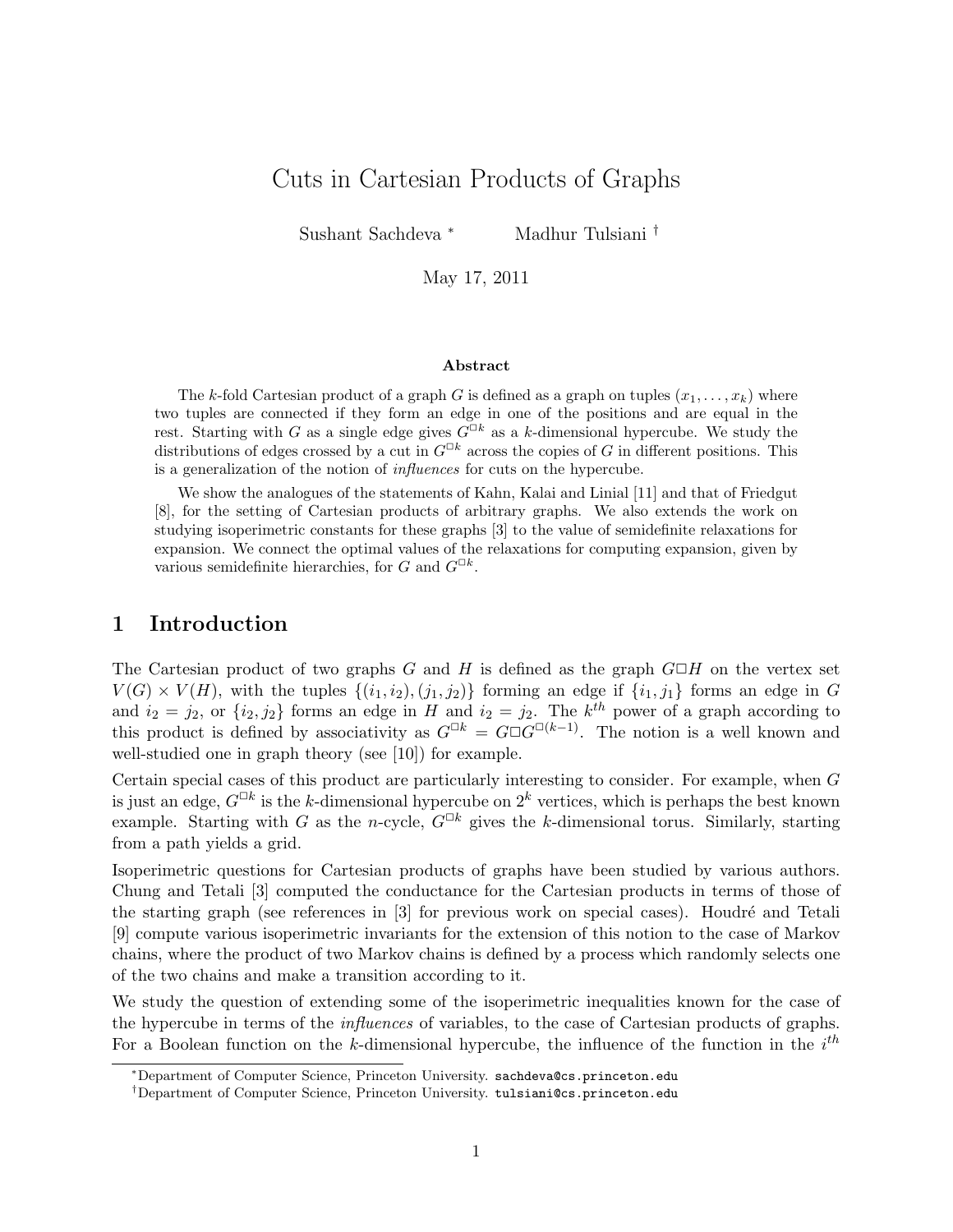coordinate is defined as the probability over a random input that changing the  $i^{th}$  bit changes the value of the function. The total influence of the function is the sum of the influences along all the k coordinates. Viewing a Boolean function as cut on the hypercube, the influence along the  $i<sup>th</sup>$  coordinate is simply the fraction of the edges along the the  $i<sup>th</sup>$  direction (which correspond to changing the  $i^{th}$  bit) that are crossed by the cut. The total influence corresponds (after scaling) to the total number of edges crossed. Stated in this way, both the above definitions have obvious extensions to the k-fold Cartesian product of an arbitrary graph.

We consider the theorems of Kahn, Kalai and Linial [11] and that of Friedgut [8], which are proved via Fourier analysis for the hypercube, and generalize them to the case of Cartesian products of arbitrary graphs. We also consider applications of these products to integrality gaps for linear and semidefinite programming relaxations.

The KKL theorem The theorem of Kahn, Kalai and Linial [11], which introduced various tools in discrete Fourier analysis to Computer Science, states that for the k-dimensional hypercube, a Boolean function with variance v has influence at least  $\Omega(v \log k/k)$  along some coordinate. This result has been generalized in many ways. In particular, Bourgain et al. [2] considered the case when the function is not Boolean but takes values in  $[0, 1]$ . Also, O'Donnell and Wimmer  $[12]$ obtained a KKL theorem for some special classes of Schreier graphs, which may not necessarily have a product structure.

We consider a different generalization when we still have product graph  $G^{\Box k}$ , but the influence in the  $i^{th}$  coordinate is defined as the probability the function changes (i.e. one lands on the other side of the of the cut) when taking a random step according to G in the  $i^{th}$  direction. We show that for a Boolean function with variance v, there is at least one coordinate with influence  $\Omega(\alpha \cdot v \cdot (\log k)/k)$ . Here,  $\alpha$  is the log-Sobolev constant of the graph G, which is a certain isoperimetric constant related to the mixing time for a random walk on the graph. We also discuss the tightness of these results in Appendix A. A similar KKL theorem for this class of graphs was also obtained independently by Cordero-Erausquin and Ledoux [4].

Friedgut's junta theorem Friedgut's junta theorem states that if a Boolean function f with variance  $\Omega(1)$  has total influence I, then there exists a function g depending only on  $\exp(O(\mathbb{I}/\epsilon))$ coordinates such that  $||f - g||^2 \leq \epsilon$ . We show an analogous statement for the case of Cartesian product of a graph G, where for an f as above, we obtain a g depending only on  $\exp((\mathbb{I}/\alpha \epsilon))$ coordinates. As before,  $\alpha$  is the log-Sobolev constant of G.

For both the KKL theorem and Friedgut's theorem, the original proofs involve a use of the hypercontractive inequality. We consider (and extend) different proofs for these theorem given by Rossignol [13] and by Falik and Samorodnitsky [7]. The proofs are based on the log-Sobolev inequality for the hypercube.

Applications to integrality gaps It follows from the results of Chung and Tetali [3] that if the starting graph G has expansion h, then the product  $G^{\Box k}$  has expansion  $h/k$ . The same also holds for the spectral gap of G and  $G^{\Box k}$ , which is also the optimum of the basic semidefinite program (SDP) for Sparsest Cut. This immediately implies that if one has a finite instance with integrality gap  $K$  for the basic SDP, then using Cartesian products it gives an infinite family of arbitrarily large instances with the same gap.

We show that above is also the case for various hierarchies of linear and semidefinite relaxations for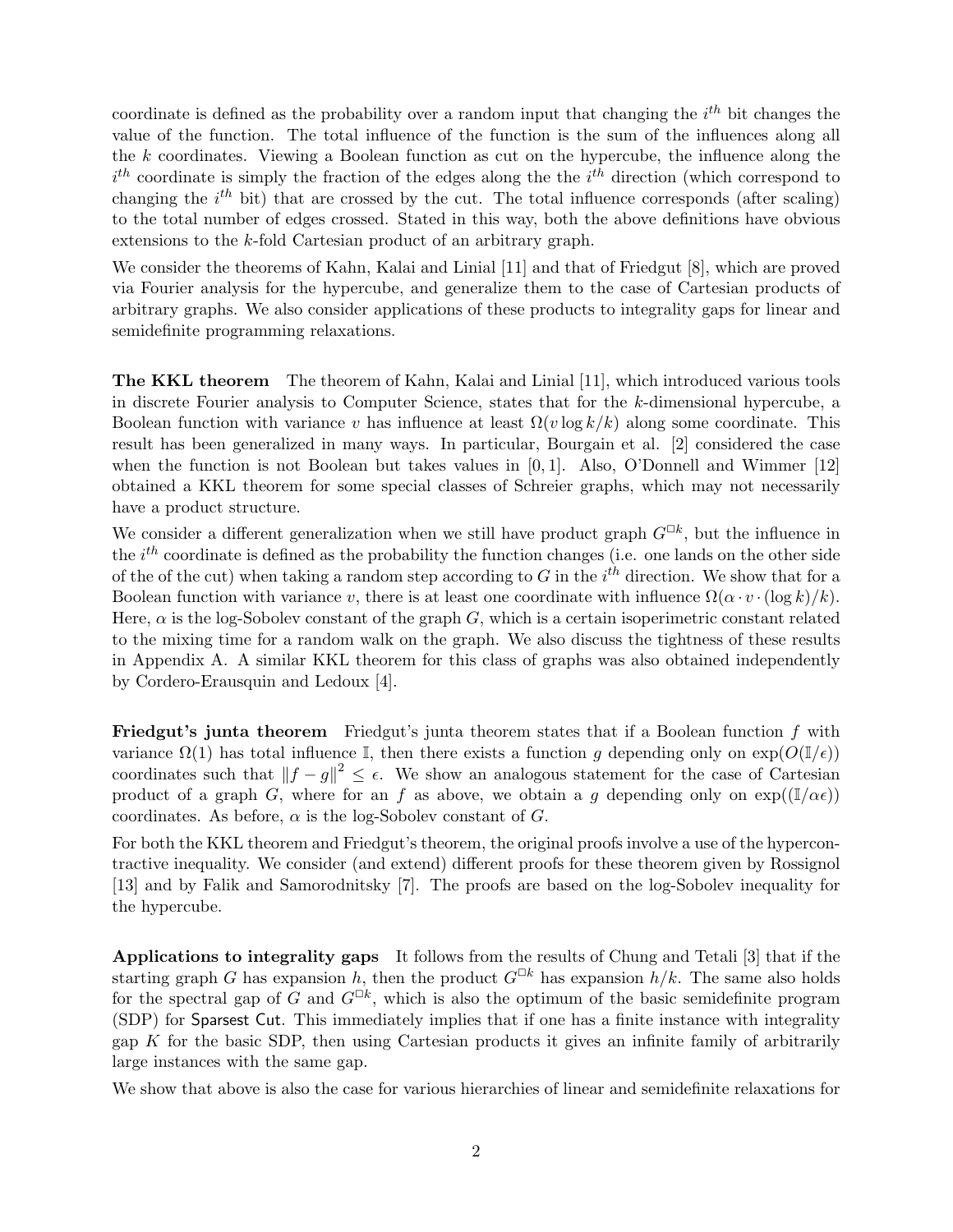Sparsest Cut. In particular, if the optimum of such a relaxation obtained by r levels is Opt for  $G$ , then it is  $\mathsf{Opt}/k$  for  $G^{\Box k}$ . Most ways of increasing the size of a graph seem to alter the expansion of the graph. However, because of the above observation, Cartesian products provide the right way of "padding" integrality gap instances to arbitrarily large size while preserving the gap.

### 2 Preliminaries and Notation

**Definition 2.1 (Cartesian product)** Given two graphs G and H, their Cartesian product  $G \Box H$ is defined as a graph with the vertex set  $V(G) \times V(H)$  and the following set of edges,

$$
E(G \square H) = \left\{ ((i_1, i_2), (j_1, j_2)) \middle| ((i_1, j_1) \in E(G)) \land (i_2 = j_2) \right\} \bigvee \left[ (i_1 = j_1) \land ((i_2, j_2) \in E(H)) \right] \right\}.
$$

For a graph G, we define  $G^{\Box 1} = G$  and  $G^{\Box k} = G^{\Box (k-1)} \Box G$ .

The vertices of the graph  $G^{\Box k}$  are  $V(G)^k$ . For a vertex  $x \in V(G^{\Box k})$ , we will use the notation  $x = (x_1, \ldots, x_k)$ . Note that we can think of each edge in  $G^{\Box k}$  to be along a *coordinate* j, e.g. if  $(x, y)$  is an edge,  $x_i = y_i$  for all  $i \neq j$ , we say  $(x, y)$  is an edge along coordinate j. We denote the set of all edges along coordinate j as  $E_j$ .

We will mostly work with the case when G, and hence also,  $G^{\Box k}$  is regular for all k. The results in the paper can be extended to the case of general undirected graphs by defining the notions more carefully. We provide the details in Appendix C.

Let  $\pi: V(G) \to \mathbb{R}$  be the uniform distribution on  $V(G)$ . We define the inner product and norms for the space of function  $V(G) \to \mathbb{R}$  as usual:

$$
\langle f, g \rangle = \mathop{\mathbb{E}}_{x \sim \pi} [f(x)g(x)]
$$
,  $||f||_2^2 = \langle f, f \rangle = \mathop{\mathbb{E}}_x [f(x)^2]$  and  $||f||_1 = \mathop{\mathbb{E}}_x [f(x)||]$ .

The variance of function  $f: V(G) \to \mathbb{R}$  is defined with respect to the same distribution, as  $\textbf{Var}(f) = \mathbf{E}_{x \sim \pi} [f(x)]^2 - (\mathbf{E}_{x \sim \pi} [f(x)])^2$ . Let the (non-negative) weights on the edges,  $w_e$  for  $e \in E(G)$ , sum up to 1. Let  $\mathbf{L}_{\mathbf{G}}$  be the normalized Laplacian for the graph  $G((\mathbf{L}_{\mathbf{G}})_{ii} = \pi(i)$  and  $(L_{\mathbf{G}})_{ij} = -w_{ij}/2$ . We have,

$$
\langle f, \mathbf{L}_{\mathbf{G}} f \rangle = \frac{1}{2} \mathop{\mathbf{E}}_{(x,y) \in E(G)} (f(x) - f(y))^2.
$$

For the graph  $G^{\Box k}$ , we also define the directional Laplacian  $L_j$  which only considers edges along the  $j^{th}$  coordinate,

$$
\mathbf{L_j} = \mathbf{I} \otimes \mathbf{I} \otimes \ldots \otimes \mathbf{L_G} \otimes \ldots \otimes \mathbf{I},
$$

where the matrix  $L_G$  is in the j<sup>th</sup> position. It is easy to check that the Laplacian for  $G^{\Box k}$  is  $\mathbf{L}_{\mathbf{G}^{\Box \mathbf{k}}}~=~\frac{1}{k}$  $\frac{1}{k}\sum_j \mathbf{L_j} = \mathbf{E}_j \mathbf{L_j}$ . The directional Laplacian also gives the definition of influence for Cartesian products.

**Definition 2.2 (Influence)** For a Boolean function  $f: V(G^{\Box k}) \to \{0,1\}$ , we define its influence along the j<sup>th</sup> coordinate as the quantity  $\langle f, L_j f \rangle$ .

We also define the variance of the function along the  $j^{th}$  coordinate as below. Here  $x \setminus \{x_j\}$  denotes the tuple  $(x_1, \ldots, x_{j-1}, x_{j+1}, \ldots, x_k)$ .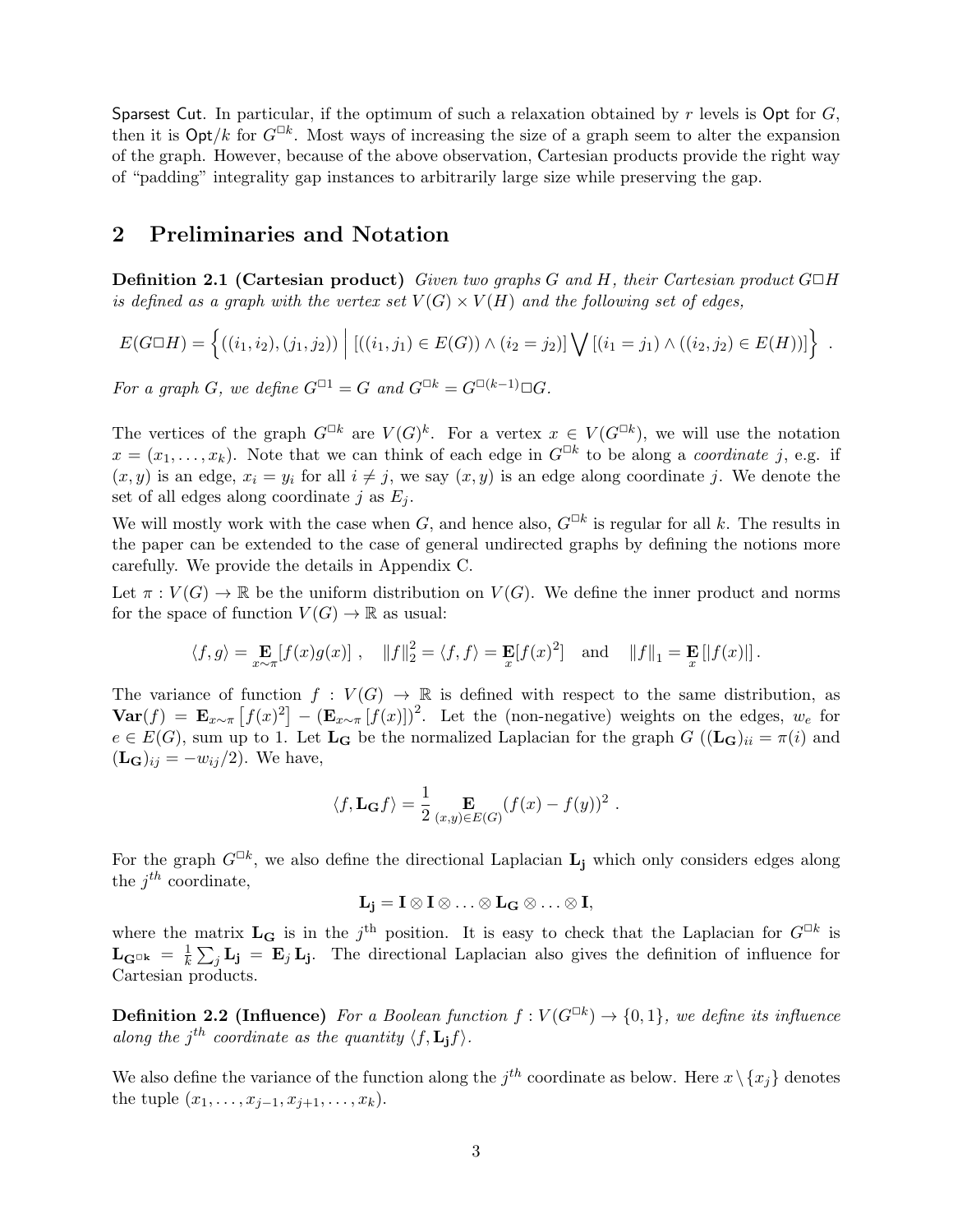**Definition 2.3** For a function  $f: V(G^{\square k}) \to \mathbb{R}$ , its variance along the j<sup>th</sup> coordinate is defined as  $\textbf{Var}_j(f) = \textbf{E}_{x \setminus \{x_j\}} \left[ \textbf{E}_{x_j} \left[ f(x)^2 \right] - (\textbf{E}_{x_j} \left[ f(x) \right])^2 \right].$ 

Notice that for the hypercube the two definitions are the same. However, for a general graph  $G$ , the variance does not depend of the structure of the graph, while our notion of influence does.

### 2.1 Isoperimetric Constants of a graph

**Conductance** Given a set  $S \subseteq V(G)$ , we define the volume of the set, Vol(S) to be the fraction of the vertices contained in S i.e.  $Vol(S) = |S|/|V(G)|$ . We define the Conductance of a graph  $\Phi(G)$ , as follows

$$
\Phi(G) = \min_{S} \frac{1}{4} \frac{|E(S,\bar{S})|}{|E|} \frac{1}{vol(S)vol(\bar{S})}
$$

The factor of  $\frac{1}{4}$  ensures that  $\Phi(G) \leq 1$ . If we consider the  $\{-1, 1\}$ -valued indicator function of a set S, we get an equivalent definition of  $\Phi(G)$  as follows,

$$
\Phi(G) = \min_{f: V(G) \to \{-1, 1\}} \frac{\langle f, \mathbf{L}_{\mathbf{G}} f \rangle}{2 \mathbf{Var}(f)}.
$$

This implies that if f is any  $\{-1, 1\}$ -valued function,

$$
\langle f, \mathbf{L}_{\mathbf{G}} f \rangle \geq 2 \cdot \Phi(G) \cdot \mathbf{Var}(f).
$$

Note that this is also true if f is a  $\{0, 1\}$ -valued indicator function for a set.

Eigenfunctions and Eigenvalues Let  $v_0 = 1, v_1, \ldots, v_{n-1}$  be the eigenfunctions for L<sub>G</sub> corresponding to eigenvalues  $\lambda_0 = 0 \leq \lambda_1 \leq \ldots \leq \lambda_{n-1}$ . It is well known (and easy to verify) that the eigenfunctions of  $G^{\Box k}$  are tensor products of the eigenfunctions of G.

**Claim 2.4** The eigenfunctions for  $G^{\Box k}$  are  $v_{i_1} \otimes v_{i_2} \otimes \ldots \otimes v_{i_k}$  with each  $i_j \in \{0, \ldots, n-1\}$ .

Letting (i) denote the sequence  $(i_1, \ldots, i_k)$ , we will denote the eigenfunction  $v_{i_1} \otimes v_{i_2} \otimes \ldots \otimes v_{i_k}$  by  $v_{(i)}$ . We always think of eigenfunctions as having unit norm i.e.  $||v_i||^2 = 1$ . The following claim is easy to verify using the fact that  $\mathbf{L}_{\mathbf{G}^{\Box k}} = \mathbf{E}_j \mathbf{L}_j$ .

Claim 2.5 (Eigenvalues, Eigenfunctions)  $v_{(i)}$  is an eigenfunctions of  $L_{G^{\Box k}}$  with eigenvalue  $\mathbf{E}_j \, \lambda_{i_j}.$ 

**Log-Sobolev Constant** For a function  $f: V(G) \to \mathbb{R}$ , we can define the entropy of the function as follows,

$$
\mathbf{Ent}(f^2) = \mathbf{E}[f(x)^2 \log f(x)^2] - (\mathbf{E}[f(x)^2]) \log \mathbf{E}[f(x)^2]
$$
  
=  $\mathbf{E}[f(x)^2 \log f(x)^2] - ||f||_2^2 \log ||f||_2^2$ 

where log is the natural logarithm.

Definition 2.6 (Log-Sobolev Constant) The Log-Sobolev constant of a graph G is defined to be the largest constant  $\alpha$  such that the following inequality holds for all functions  $f: V(G) \to \mathbb{R}$ ,

$$
\langle f, \mathbf{L}_{\mathbf{G}} f \rangle = \frac{1}{2} \mathop{\mathbf{E}}_{(x,y) \in E(G)} (f(x) - f(y))^2 \geq \frac{\alpha}{2} \cdot \mathbf{Ent}(f^2)
$$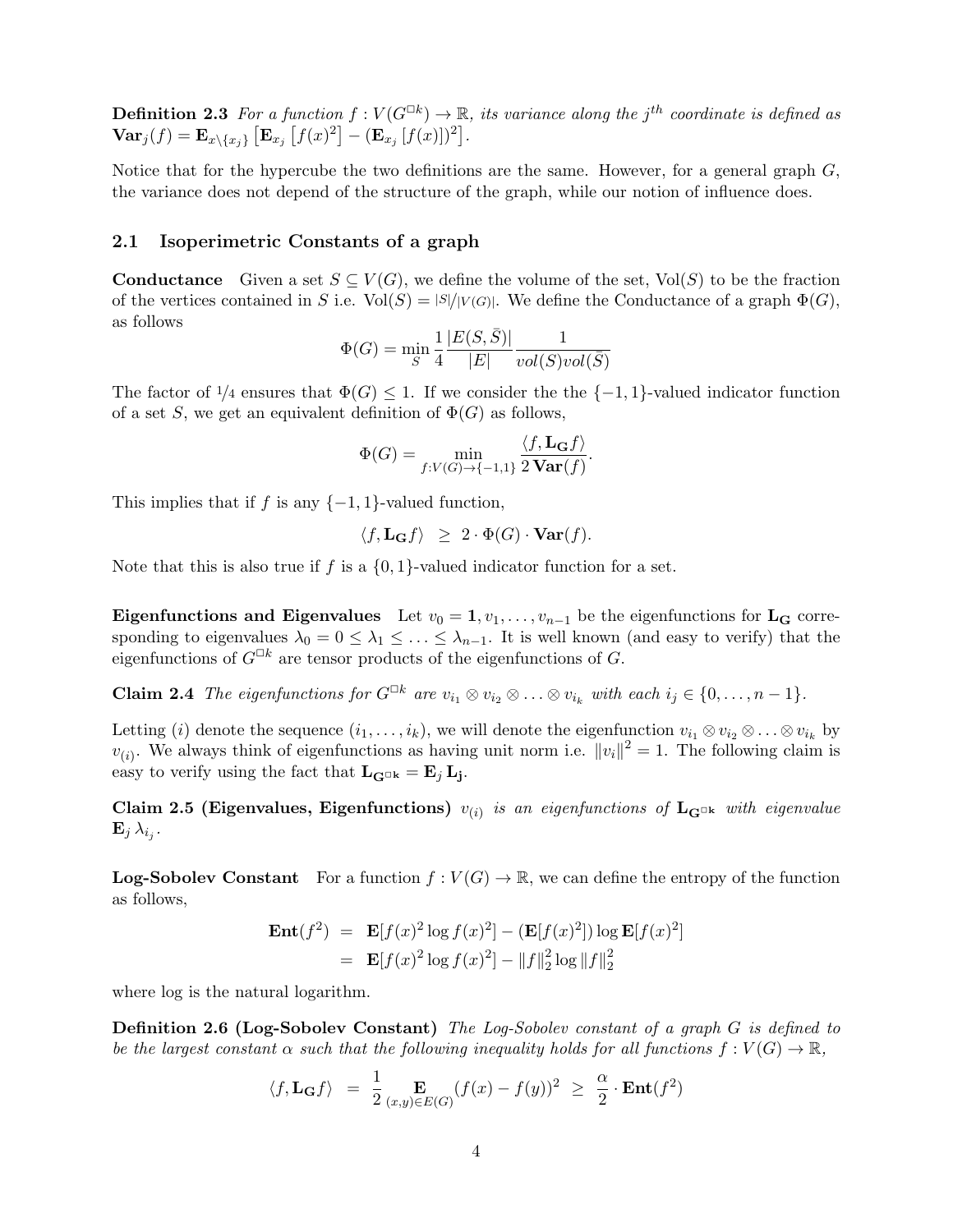The following claim relates the log-Sobolev constant of  $G^{\Box k}$  to that of G.

Claim 2.7 (Diaconis et al. [6]) Let  $\alpha$  be the Log-Sobolev constant for a graph G, then the Log-Sobolev constant for  $G^{\Box k}$  is  $\alpha/k$ .

It is known that the isoperimetric constants defined above satisfy the following inequalities between them (see [6] for example).

$$
\alpha \leq \lambda_1 \leq 2\Phi
$$

### 3 KKL Theorem and Friedgut's Junta Theorem

In this section, we shall prove the analogues of the theorems of Kahn, Kalai and Linial [11] and Friedgut [8] for Cartesian products of graphs. Both these theorems analyze cuts in the hypercube which is simply the Cartesian product of an edge. The proofs of both theorems proceed by using hypercontractivity of the Bonami-Beckner noise operator on the hypercube.

While the noise operator can be easily generalized to the setting of Cartesian products, the hypercontractivity based proofs do not seem to extend easily to the setting of Cartesian products of general graphs. Instead we develop on Rossignol's proof of the KKL theorem [13], which is based on the log-Sobolev inequality. For the KKL and Friedgut theorems on the hypercube, proofs using the log-Sobolev inequality were also given by Falik and Samorodnitsky [7].

To prove both the theorems, we shall need some preparatory lemmas. We develop these below. The manipulations are similar to those in [13].

Let  $f: V(G^{\Box k}) \to \{-1,1\}$  define a cut in the graph  $G^{\Box k}$ . We first define an operator that measures the variance of f in the  $j<sup>th</sup>$  direction. Let

$$
\mathbf{K}_{\mathbf{j}} = \mathbf{I} \otimes \mathbf{I} \otimes \ldots \otimes \left(\mathbf{I} - \frac{1}{n}\mathbf{J}\right) \otimes \ldots \otimes \mathbf{I}
$$

where **J** is the  $n \times n$  matrix with all ones and the matrix  $I - \frac{1}{n}$  $\frac{1}{n}$ **J** is in the j<sup>th</sup> position. One can then write the variance of the function along the j<sup>th</sup> coordinate as  $\text{Var}_j(f) = \langle f, \mathbf{K_j} f \rangle$ .

Let f be decomposed in terms of the eigenfunctions of  $G^{\Box k}$  as  $f = \sum_{(i)} \hat{f}_{(i)}v_{(i)}$  where  $\hat{f}_{(i)} = \langle f, v_{(i)} \rangle$ . Define the functions  $f_i$  as follows:

$$
f_j = \sum_{(i): i_j \neq 0, i_l = 0 \forall l > j} \hat{f}_{(i)} v_{(i)} = \mathbf{E}_{x_{j+1},...,x_k} [\mathbf{K}_j f] .
$$

Observe that the functions  $f_j$  are orthogonal, i.e.  $\langle f_{j_1}, f_{j_2} \rangle = 0$  for  $j_1 \neq j_2$ . We first bound the  $\ell_2$  norm of the functions  $f_i$ .

**Claim 3.1** The  $\ell_2$  norm of the function  $f_j$  is bounded by  $\text{Var}_j(f)$ .

$$
||f_j||_2^2 \leq \operatorname{Var}_j(f) = \langle f, \mathbf{K_j} f \rangle.
$$

We now prove a simple lemma which bounds the  $\ell_1$  norm of the functions  $f_j$ .

#### Lemma 3.2

$$
||f_j||_1 = \mathbf{E}[|f_j(x)|] \leq \mathbf{Var}_j(f) .
$$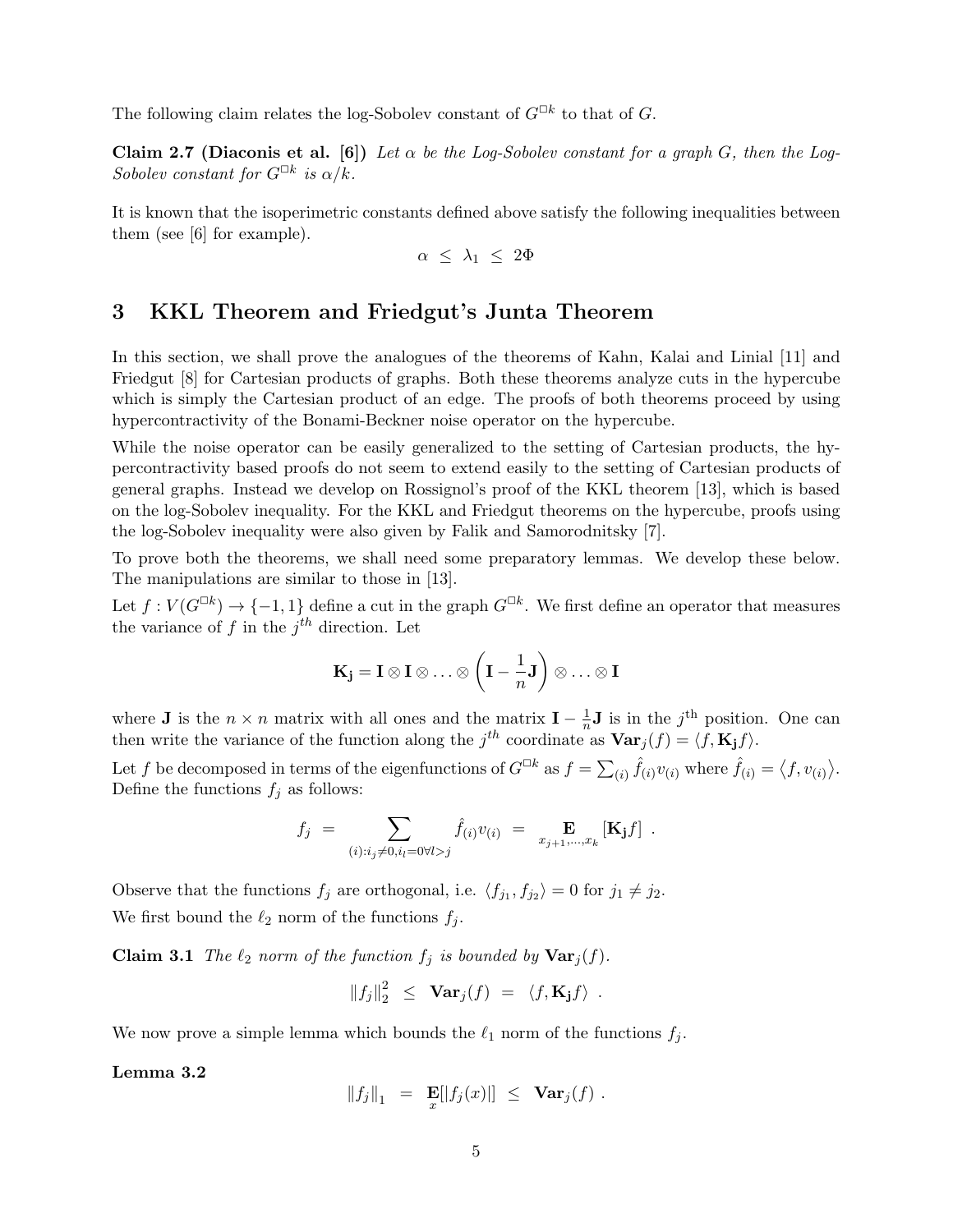**Proof:** We first use triangle inequality to get an upper bound on  $|f_j(x)|$ 

$$
\mathbf{E} [f_j(x)] = \mathbf{E} \left[ \left| \mathbf{E} \mathbf{E}_{j+1,\dots,x_k} \left[ \mathbf{K}_j f(x) \right] \right| \right] \leq \mathbf{E} [|\mathbf{K}_j f(x)|]
$$
\n
$$
= \mathbf{E} \left[ \left| f(x) - \mathbf{E}_{y \in x_i \forall i \neq j} \left[ f(y) \right] \right| \right]
$$
\n
$$
= \mathbf{E} \left[ f(x) \cdot \left( f(x) - \mathbf{E}_{y \in x_i \forall i \neq j} \left[ f(y) \right] \right) \right]
$$
\n
$$
= \langle f, \mathbf{K}_j f \rangle = \mathbf{Var}_j(f)
$$

where we used the observation that the the sign of  $f(x) - \mathbf{E}_y f(y)$  is the same as  $f(x)$ , since  $f(x) \in \{-1, 1\}.$ 

We shall apply the Log-Sobolev inequality to the functions  $f_j$  defined above. However, the entropy of these functions is somewhat difficult to work with. The following lemma gives a different estimate in terms of the  $\ell_1$  and  $\ell_2$  norms of the functions we are applying the Log-Sobolev inequality to.

**Lemma 3.3** For any  $t \leq 1/e^2$  and  $h: V(G^{\Box k}) \to \mathbb{R}$ ,

$$
\langle h, \mathbf{L}_{\mathbf{G}^{\square \mathbf{k}}} h \rangle \geq \frac{\alpha}{2k} \cdot \left( \sqrt{t} \log t \cdot \|h\|_1 + \log t \cdot \|h\|_2^2 - \|h\|_2^2 \log \|h\|_2^2 \right)
$$

**Proof:** Applying the log-Sobolev inequality for  $G^{\Box k}$  to h,

$$
\langle h, L_{G^{\Box k}}h \rangle \geq \frac{\alpha}{2k} \operatorname{Ent}(h^2) = \frac{\alpha}{2k} \cdot \left( \operatorname{E}_{x} \left[ h(x)^2 \log h(x)^2 \right] - \|h\|_2^2 \log \|h\|_2^2 \right)
$$

Observe that the function  $\sqrt{z} \log z$  is decreasing in [0, t] if  $t \leq 1/e^2$ . We use this to bound the first term as below.

$$
\mathbf{E}_{x} [h^{2}(x) \log h(x)^{2}] = \mathbf{E}_{x} [h^{2}(x) \log h(x)^{2} \cdot \mathbf{1}_{h^{2} \leq t}] + \mathbf{E}_{x} [h^{2}(x) \log h(x)^{2} \cdot \mathbf{1}_{h^{2} > t}]
$$
\n
$$
\geq \mathbf{E}_{x} [|h(x)| \cdot \sqrt{h(x)^{2}} \log |h(x)|^{2} \cdot \mathbf{1}_{h^{2} \leq t}] + \mathbf{E}_{x} [h^{2}(x) \cdot \log t \cdot \mathbf{1}_{h^{2} > t}]
$$
\n
$$
\geq \mathbf{E}_{x} [|h(x)| \cdot \sqrt{t} \log t \cdot \mathbf{1}_{h^{2} \leq t}] + \mathbf{E}_{x} [h^{2}(x) \cdot \log t \cdot \mathbf{1}_{h^{2} > t}]
$$
\n
$$
\geq \sqrt{t} \log t \cdot \mathbf{E}_{x} [|h(x)|] + \log t \cdot \mathbf{E}_{x} [h^{2}(x)]
$$
\n
$$
= \sqrt{t} \log t \cdot ||h||_{1} + \log t \cdot ||h||_{2}^{2}
$$

where the last two inequalities used the fact that  $\log t < 0$  for  $t \leq 1/e^2$ . Plugging the above bound in the log-Sobolev inequality proves the claim.

Combining the above two lemmas gives the following corollary, which shall be useful in the proofs of both the theorems.

Corollary 3.4 For all  $t \leq \frac{1}{\epsilon^2}$  $\frac{1}{e^2}$  and all  $j \in \{0, ..., k-1\},$ 

$$
\langle f_j, \mathbf{L}_{\mathbf{G}^{\Box k}} f_j \rangle \ \geq \ \frac{\alpha}{2k} \cdot \left( \sqrt{t} \log t \cdot \mathbf{Var}_j(f) + \log t \cdot ||f_j||_2^2 - ||f_j||_2^2 \log ||f_j||_2^2 \right)
$$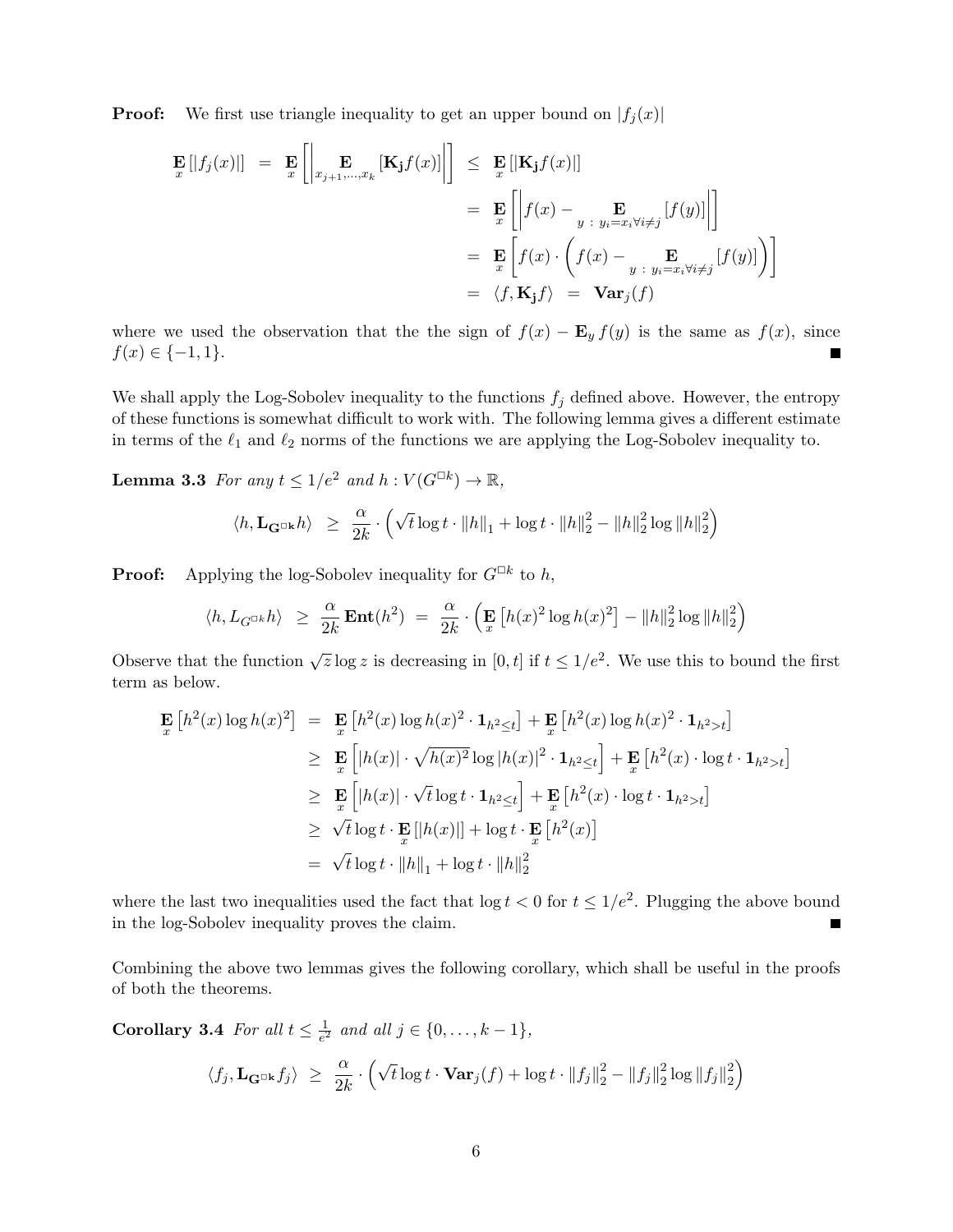#### 3.1 Deriving the KKL Theorem for Cartesian products

We now prove an analogue of the KKL theorem, which says that a cut with high variance, must have a somewhat large number of edges crossing in at least one direction. Note that our bound has an extra factor of  $\alpha$ , which is 2 for the case of the hypercube when G is an edge.

**Theorem 3.5 (KKL Theorem)** Given  $f: V(G^{\Box k}) \rightarrow \{-1,1\}$ , we have

$$
\max_{j} \langle f, \mathbf{L}_{\mathbf{j}} f \rangle \geq \Omega \left( \frac{\log k}{k} \cdot \alpha(G) \cdot \mathbf{Var}(f) \right)
$$

**Proof:** We add the result from Corollary 3.4 for all j and observe that  $\sum_j ||f_j||_2^2 = \text{Var}(f)$  and  $\sum_j \langle f_j, \mathbf{L}_{\mathbf{G}^{\Box k}} f_j \rangle = \langle f, \mathbf{L}_{\mathbf{G}^{\Box k}} (f) \rangle$ . Thus, for any  $t \leq \frac{1}{e^2}$  $\frac{1}{e^2}$ , we get

$$
\langle f, \mathbf{L}_{\mathbf{G}^{\Box \mathbf{k}}} f \rangle \ \geq \ \frac{\alpha}{2k} \left( \sqrt{t} \log t \cdot \sum_j \mathbf{Var}_j(f) + \log t \cdot \mathbf{Var}(f) - \sum_j \|f_j\|_2^2 \log \|f_j\|_2^2 \right)
$$

Let  $V = \max_j \text{Var}_j(f)$ . By subadditivity of variance,  $V \leq \text{Var}(f) \leq kV$ . We can upper bound  $\log\|f_j\|_2^2$  $\frac{2}{2}$  by log V and  $\sum_j \mathbf{Var}_j(f)$  by  $kV$  (since log t is negative).

$$
\langle f, \mathbf{L}_{\mathbf{G}^{\Box \mathbf{k}}} f \rangle \ \geq \ \frac{\alpha}{2k} \left( \sqrt{t} \log t \cdot kV + \log t \cdot \mathbf{Var}(f) - \mathbf{Var}(f) \log V \right)
$$

In order to balance the above two expressions and still have  $t \leq \frac{1}{\epsilon^2}$  $\frac{1}{e^2}$ , we can pick  $t = \left(\frac{\text{Var}(f)}{ekV}\right)^2$ . This gives,

$$
\langle f, \mathbf{L}_{\mathbf{G}^{\Box k}} f \rangle \ge \frac{\alpha \mathbf{Var}(f)}{2k} \cdot \left( 2 \left( 1 + \frac{1}{e} \right) \log \left( \frac{\mathbf{Var}(f)}{ekV} \right) + \log \frac{1}{V} \right)
$$

Suppose that  $V \geq \frac{\log k}{k}$  $\frac{g}{k}$  · **Var**(f). Then using the fact that  $f(x_1, \ldots, x_{j-1}, \ldots, x_{j+1}, \ldots, x_k)$  is a Boolean function on  $G$ , we get that

$$
\max_{j} \langle f, \mathbf{L}_{\mathbf{j}} f \rangle \geq 2\Phi(G) \cdot \max_{j} \langle f, \mathbf{K}_{\mathbf{j}} f \rangle = \Omega\left(\frac{\log k}{k} \cdot \Phi(G) \cdot \mathbf{Var} f\right).
$$

Also, for the case when  $V \leq \frac{\log k}{k}$  $\frac{g}{k}$  · **Var**  $f$ , we have

$$
\langle f, \mathbf{L}_{\mathbf{G}^{\Box k}} f \rangle \geq \frac{\alpha \mathbf{Var}(f)}{2k} \cdot \left( 2 \left( 1 + \frac{1}{e} \right) \log \left( \frac{1}{e \log k} \right) + \log \left( \frac{k}{\mathbf{Var}(f) \log k} \right) \right)
$$

$$
= \Omega \left( \frac{\log k}{k} \cdot \alpha \cdot \mathbf{Var}(f) \right)
$$

Combining the above with the facts that  $2\Phi \geq \alpha$  and  $\max_j \langle f, L_j f \rangle \geq E_j \langle f, L_j f \rangle$  then proves the result.

### 3.2 Friedgut's theorem for Cartesian products of graphs

We now prove Friedgut's theorem which says that a cut which is crossed by very few edges is close to a cut that depends only on few coordinates. As before, substituting  $\alpha = 2$  gives the version for the hypercube.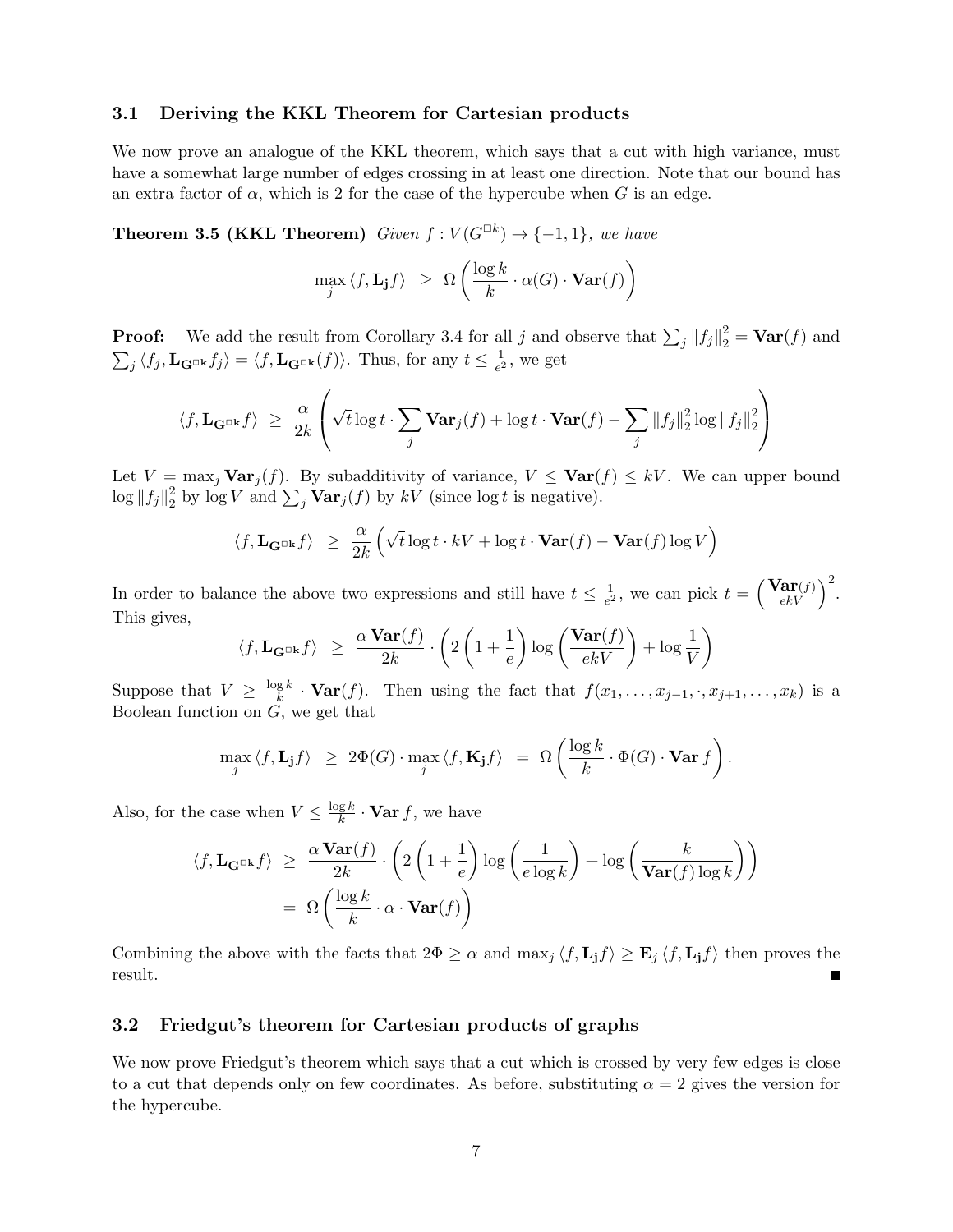Theorem 3.6 (Friedgut's Junta Theorem) Given  $f: V(G^{\Box k}) \rightarrow \{-1,1\}$ , f is  $\epsilon$ -close to a boolean function  $g: V(G^{\Box k}) \to \{-1,1\}$ , i.e.  $||f-g||_2^2 \leq \epsilon$ , which is determined only by the value of l coordinates, where,

$$
l \leq \exp\left(\frac{50k}{\epsilon\alpha}\cdot\langle f,\mathbf{L}_{\mathbf{G}^{\Box\mathbf{k}}}f\rangle\right)
$$

One interesting way to interpret the generalization of Friedgut's Junta theorem is as follows: If for the graph G,  $\Phi$  and  $\alpha$  are within a constant factor (as a function of k), then a balanced cut in  $G^{\Box k}$ (described by f) that is close to the sparsest cut in the graph  $(\Phi/k)$ , must be  $\epsilon$ -close to a cut that is determined only by a constant number of coordinates.

**Proof:** We order the coordinates j are so that  $\text{Var}_j(f)$  is non-increasing. Let  $J = \{1, \ldots, l\}$  be the subset of all coordinates j that have  $\text{Var}_j(f)$  at least V (where V is some threshold we will pick later). Let  $f = \sum_{(i)} \hat{f}_{(i)}v_{(i)}$ . We define the function  $g: V(G^{\Box k}) \to \mathbb{R}$  as follows,

$$
g(x) = \sum_{(i): i_j = 0 \ \forall j \notin J} \hat{f}_{(i)} v_{(i)}
$$

Clearly, g only depends on coordinates in  $J$ . We shall show that for an appropriate choice of  $V$ ,  $||f - g||_2^2$ <sup>2</sup>/<sub>2</sub> is small i.e.  $||f - g||^2$  ≤  $\epsilon$ . It will also follow from our choice of V that the number of coordinates in J is as claimed.

Adding the result from Corollary 3.4 for all  $j \notin J$  and observing  $\sum_{j \notin J} \langle f_j, f_j \rangle = ||f - g||_2^2$  $\frac{2}{2}$  gives the following for any  $t \leq \frac{1}{e^2}$  $\frac{1}{e^2}$ .

$$
\sum_{j \notin J} \langle f_j, \mathbf{L}_{\mathbf{G}^{\Box k}} f_j \rangle \geq \frac{\alpha}{2k} \cdot \left( \sqrt{t} \log t \sum_{j \notin J} \mathbf{Var}_j(f) + \log t \cdot ||f - g||_2^2 - \sum_{j \notin J} ||f_j||_2^2 \log ||f_j||_2^2 \right) \tag{1}
$$

Note that the functions  $f_i$  partition f into orthogonal eigenspaces of  $\mathbf{L}_{\mathbf{G}^{\square k}}$ . Using this and the fact that  $\mathbf{L}_{\mathbf{G}^{\Box k}}$  is positive semidefinite, we can bound the LHS as

$$
\sum_{j \notin J} \langle f_j, \mathbf{L}_{\mathbf{G}^{\Box k}} f_j \rangle \leq \langle f, \mathbf{L}_{\mathbf{G}^{\Box k}} f \rangle.
$$

Once again, we shall use that fixing a value for all other coordinates,  $f$  is a Boolean function on the j<sup>th</sup> input, and hence  $\langle f, L_j f \rangle \geq 2\Phi \cdot \textbf{Var}_j(f)$ . This gives a bound on  $\sum_{j \notin J} \textbf{Var}_j(f)$  in terms of  $\langle f, \mathbf{L}_{\mathbf{G}^{\Box}\mathbf{k}} \mathbf{f} \rangle.$ 

$$
\sum_{j \notin J} \mathbf{Var}_j(f) \leq \sum_j \mathbf{Var}_j(f) \leq \frac{k}{2\Phi} \cdot \left\langle f, \sum_j \mathbf{L}_j f \right\rangle = \frac{k}{2\Phi} \cdot \left\langle f, \mathbf{L}_{\mathbf{G}^{\Box k}} f \right\rangle
$$

Finally, we can bound the last term in equation (1) using the fact that  $\text{Var}_i(f) \leq V$  for each  $j \notin J$ .

$$
\sum_{j \notin J} ||f_j||_2^2 \log ||f_j||_2^2 \leq \sum_{j \notin J} ||f_j||_2^2 \log \mathbf{Var}_j(f) \leq ||f - g||_2^2 \log V
$$

We now plug in the above bounds into equation (1). Remember that  $\log t < 0$ . Thus, we get for any  $t \leq \frac{1}{e^2}$  $\frac{1}{e^2}$ ,

$$
\langle f,\mathbf{L}_{\mathbf{G}^{\Box \mathbf{k}}}f\rangle \ \geq\ \frac{\alpha}{2k}\cdot\left(\frac{k}{2\Phi}\sqrt{t}\log t\cdot\langle f,\mathbf{L}_{\mathbf{G}^{\Box \mathbf{k}}}f\rangle+\log t\cdot\|f-g\|_2^2-\|f-g\|_2^2\log V\right)\ .
$$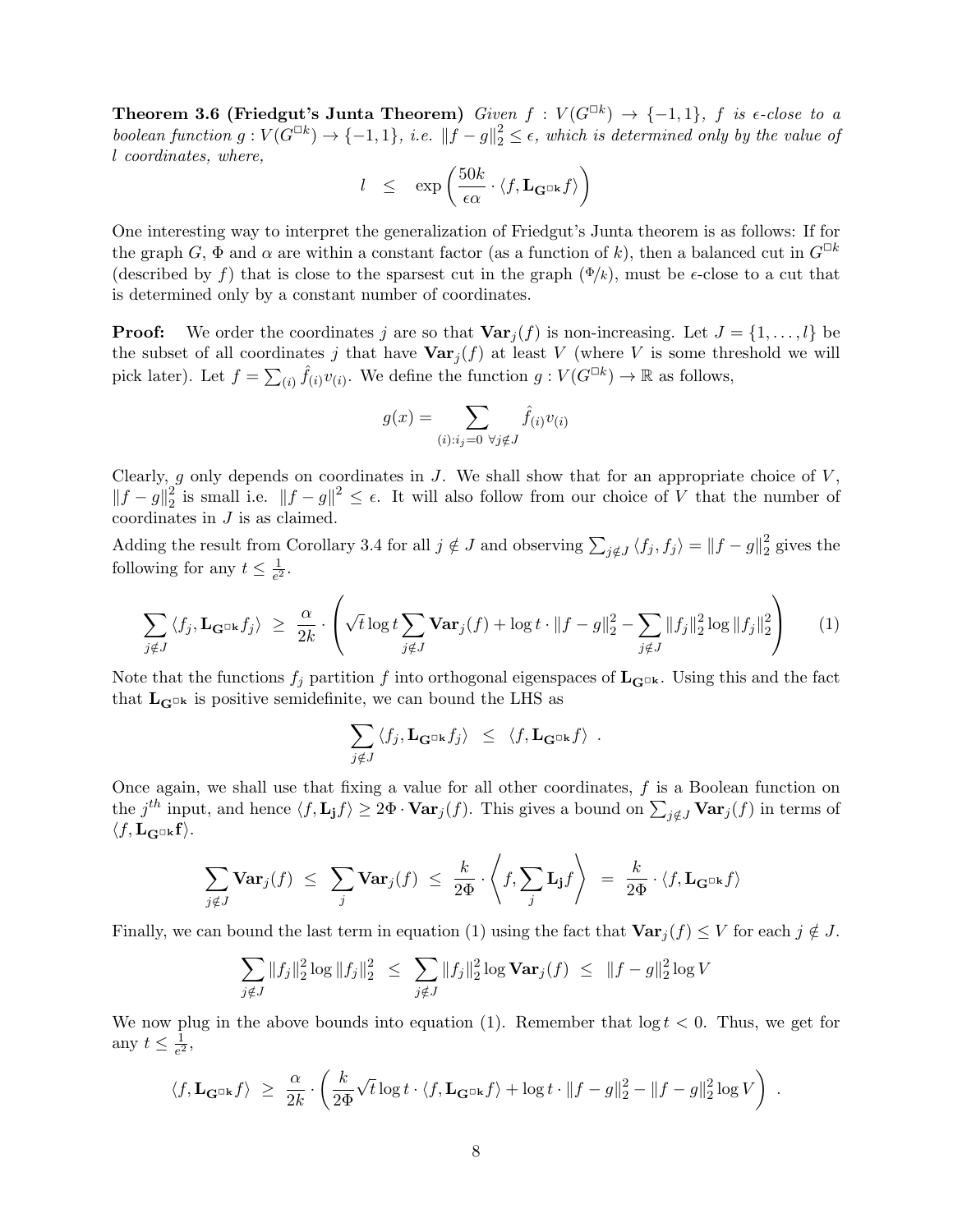Again, in order to balance the terms and still have  $t \leq \frac{1}{\epsilon^2}$  $\frac{1}{e^2}$ , we choose  $t = \left(\frac{2\Phi \cdot ||f-g||^2}{ek \cdot \langle f, \mathbf{L}_{\alpha} \cap \mathbf{k} \rangle} \right)$  ${ek}{\cdot}\big\langle f,\mathbf{L}_{\mathbf{G}^{\square}\mathbf{k}}f\big\rangle$  $\Big)^2$ . For this value of  $t$ , the above bound simplifies to

$$
\langle f, \mathbf{L}_{\mathbf{G}^{\Box \mathbf{k}}} f \rangle \geq \frac{\alpha}{2k} \cdot \|f - g\|^2 \cdot \left( 2\left(1 + \frac{1}{e}\right) \log \left( \frac{2\Phi \cdot \|f - g\|^2}{ek \cdot \langle f, \mathbf{L}_{\mathbf{G}^{\Box \mathbf{k}}} f \rangle} \right) - \log V \right)
$$
  
\n
$$
\implies \qquad \log V \geq 2\left(1 + \frac{1}{e}\right) \log \left( \frac{2\Phi \cdot \|f - g\|^2}{ek \cdot \langle f, \mathbf{L}_{\mathbf{G}^{\Box \mathbf{k}}} f \rangle} \right) - \frac{2k \cdot \langle f, \mathbf{L}_{\mathbf{G}^{\Box \mathbf{k}}} f \rangle}{\alpha \cdot \|f - g\|^2}.
$$

Consider the RHS as a function in  $||f - g||^2$ , say  $F(||f - g||^2)$  and notice that F is an increasing function. Thus, choosing  $\log V = F(\epsilon)$  and hence  $V = \exp(F(\epsilon))$  would imply that  $||f - g||^2 \leq \epsilon$ . It only remains to show that the size of the set  $J$  is bounded as claimed for this choice of  $V$ .

Since J was defined to be the set of coordinates j with  $\text{Var}_j(f) \geq V$ , the size of J is at most  $(\sum_j \mathbf{Var}_j(f))/V = (\sum_j \mathbf{Var}_j(f)) \cdot \exp(-F(\epsilon)).$  Using the bounds  $\sum_j \mathbf{Var}_j(f) \le (k/2\Phi) \cdot \langle f, \mathbf{L}_{\mathbf{G}^{\Box k}} f \rangle$ , and  $\alpha \leq 2\Phi$  we can bound this as

$$
\begin{array}{lcl} |J| & \leq & \displaystyle \left( \sum_j \mathbf{Var}_j(f) \right) \exp \left( \frac{2k}{\epsilon \alpha} \cdot \langle f , \mathbf{L}_{\mathbf{G}^{\square \mathbf{k}}} f \rangle + 2 \left( 1 + \frac{1}{e} \right) \cdot \log \left( \frac{e k \cdot \langle f , \mathbf{L}_{\mathbf{G}^{\square \mathbf{k}}} f \rangle}{2 \Phi \epsilon} \right) \right) \\ & \leq & \exp \left( \log \left( \frac{2k \cdot \langle f , \mathbf{L}_{\mathbf{G}^{\square \mathbf{k}}} f \rangle}{\Phi} \right) + \frac{2k}{\epsilon \alpha} \cdot \langle f , \mathbf{L}_{\mathbf{G}^{\square \mathbf{k}}} f \rangle + 2 \left( 1 + \frac{1}{e} \right) \cdot \log \left( \frac{e k \cdot \langle f , \mathbf{L}_{\mathbf{G}^{\square \mathbf{k}}} f \rangle}{2 \Phi \epsilon} \right) \right) \\ & \leq & \exp \left( \frac{2k \cdot \langle f , \mathbf{L}_{\mathbf{G}^{\square \mathbf{k}}} f \rangle}{\epsilon \alpha} + \left( 3 + \frac{2}{e} \right) \log \left( \frac{2k \cdot \langle f , \mathbf{L}_{\mathbf{G}^{\square \mathbf{k}}} f \rangle}{\Phi \epsilon} \right) \right) \\ & \leq & \exp \left( \frac{12k}{\epsilon \alpha} \cdot \langle f , \mathbf{L}_{\mathbf{G}^{\square \mathbf{k}}} f \rangle \right). \end{array}
$$

Thus we have a function  $g: V(G^{\square k}) \to \mathbb{R}$  that depends only on a *few* coordinates and is *close* to f. Now, we prove that the boolean function obtained by taking the sign of g, denoted  $\tilde{g} = sgn(g)$ :  $V(G^{\Box k}) \to \{-1,1\}$  also satisfies  $||f-g||^2 = O(\epsilon)$ . To see this, observe that whenever  $f(x) \neq \tilde{g}(x)$ ,  $|f(x) - \tilde{g}(x)|^2 = 4$  but  $|f(x) - g(x)|^2$  must be at least 1. Hence  $||f - \tilde{g}||^2 \le 4\epsilon$ . Replacing  $\epsilon$  by  $\epsilon/4$ proves the theorem.

### Acknowledgements

We thank Ryan O'Donnell for helpful comments and for pointing us to the manuscript [4].

## References

- [1] Sanjeev Arora, Satish Rao, and Umesh Vazirani. Expander flows, geometric embeddings and graph partitioning. J. ACM, 56:5:1–5:37, April 2009.
- [2] Jean Bourgain, Jeff Kahn, Gil Kalai, Yitzhak Katznelson, and Nathan Linial. The influence of variables in product spaces. *Israel Journal of Mathematics*, 77:55–64, 1992. 10.1007/BF02808010.
- [3] F. R. K. Chung and Prasad Tetali. Isoperimetric inequalities for cartesian products of graphs. Comb. Probab. Comput., 7:141–148, June 1998.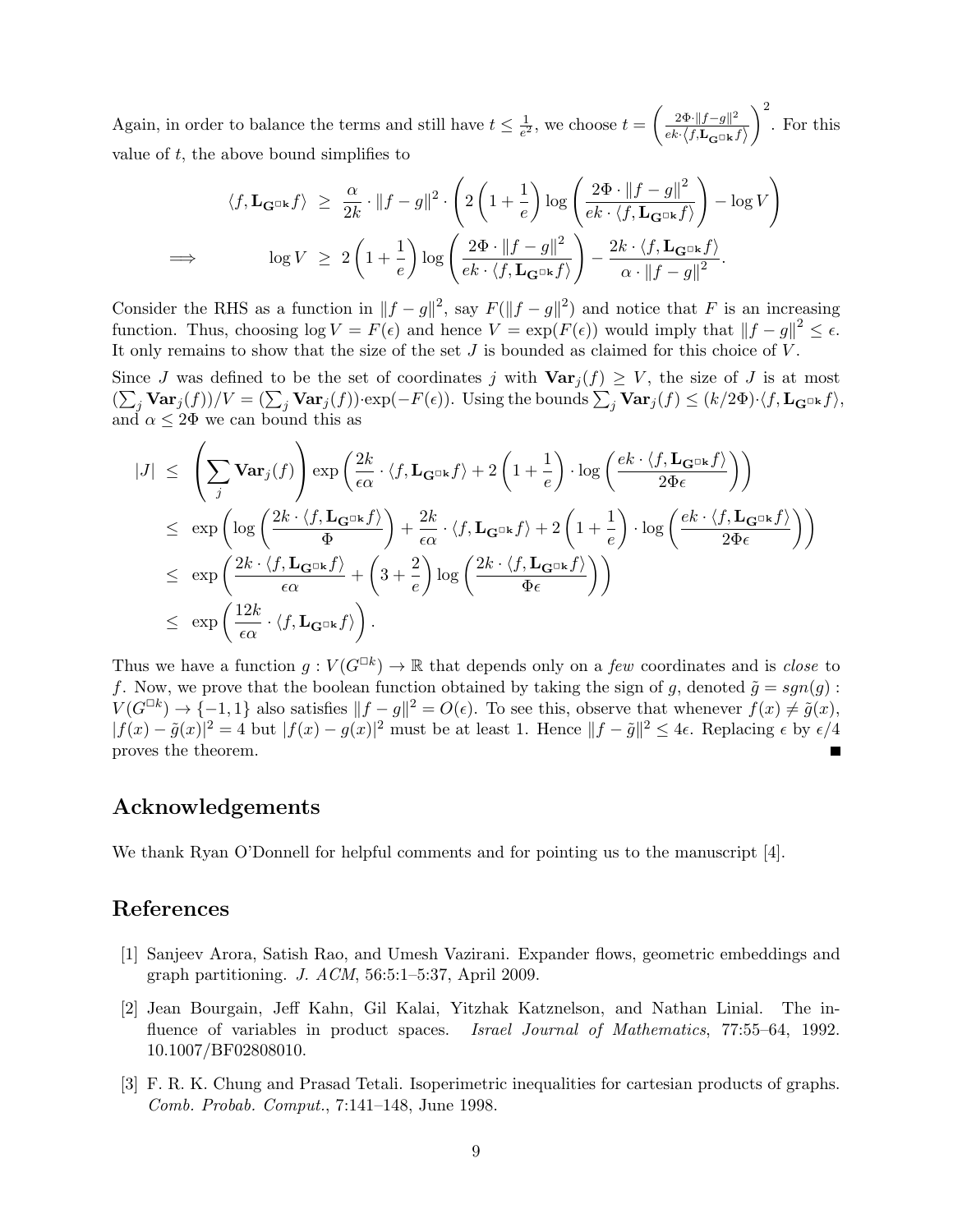- [4] D. Cordero-Erausquin and M. Ledoux. Hypercontractive measures, Talagrand's inequality and influences. Manuscript, http://www.math.univ-toulouse.fr/∼ledoux/influence.pdf, 2011.
- [5] Nikhil R. Devanur, Subhash A. Khot, Rishi Saket, and Nisheeth K. Vishnoi. Integrality gaps for sparsest cut and minimum linear arrangement problems. In Proceedings of the thirty-eighth annual ACM symposium on Theory of computing, STOC '06, pages 537–546, New York, NY, USA, 2006. ACM.
- [6] P. Diaconis and L. Saloff-Coste. Logarithmic sobolev inequalities for finite markov chains. The Annals of Applied Probability, 6(3):pp. 695–750, 1996.
- [7] Dvir Falik and Alex Samorodnitsky. Edge-isoperimetric inequalities and influences. Combinatorics, Probability and Computing, 16(05):693–712, 2007.
- [8] Ehud Friedgut. Boolean functions with low average sensitivity depend on few coordinates. Combinatorica, 18:27–35, 1998. 10.1007/PL00009809.
- [9] C. Houdr´e and P. Tetali. Isoperimetric invariants for product markov chains and graph products. Combinatorica, 24:359–388, July 2004.
- [10] Wilfried Imrich, Sandi Klavzar, and Douglas F. Rall. The Cartesian Product of Graphs. A K Peters, Wellesley, MA, 2008.
- [11] J. Kahn, G. Kalai, and N. Linial. The influence of variables on boolean functions. In Proceedings of the 29th Annual Symposium on Foundations of Computer Science, pages 68–80, Washington, DC, USA, 1988. IEEE Computer Society.
- [12] Ryan O'Donnell and Karl Wimmer. Kkl, kruskal-katona, and monotone nets. In Proceedings of the 2009 50th Annual IEEE Symposium on Foundations of Computer Science, FOCS '09, pages 725–734, Washington, DC, USA, 2009. IEEE Computer Society.
- [13] Raphaël Rossignol. Threshold for monotone symmetric properties through a logarithmic sobolev inequality. The Annals of Probability, 34(5):pp. 1707–1725, 2006.
- [14] J. Michael Steele. An Efron-Stein inequality for nonsymmetric statistics. Ann. Statist., 14(2):753–758, 1986.

### A Tightness of KKL theorem for Cartesian Products of Graphs

Our generalization of the KKL theorem for Cartesian products of graphs in particular implies one for the q-ary hypercube  $[q]^k$ . It is easy to see that the q-ary hypercube is exactly the graph  $K_q^{\Box k}$ where  $K_q$  denotes the complete graph. We need the log-Sobolev constant of  $K_q$ , which is known to be  $\Theta(\frac{1}{\log q})$  for  $q \geq 3$  [6]. This gives the following as an easy corollary.

**Corollary A.1** Given a function  $f: V(K_q^{\otimes k}) \to \{-1,1\},\$ 

$$
\max_{j} \langle f, \mathbf{K_j} f \rangle \geq \Omega \left( \frac{\log k}{k \log q} \cdot \mathbf{Var} f \right)
$$

Assuming this result, there is a simple way to obtain a variant of the KKL with different bounds. We can apply the conductance bound for graph G to conclude,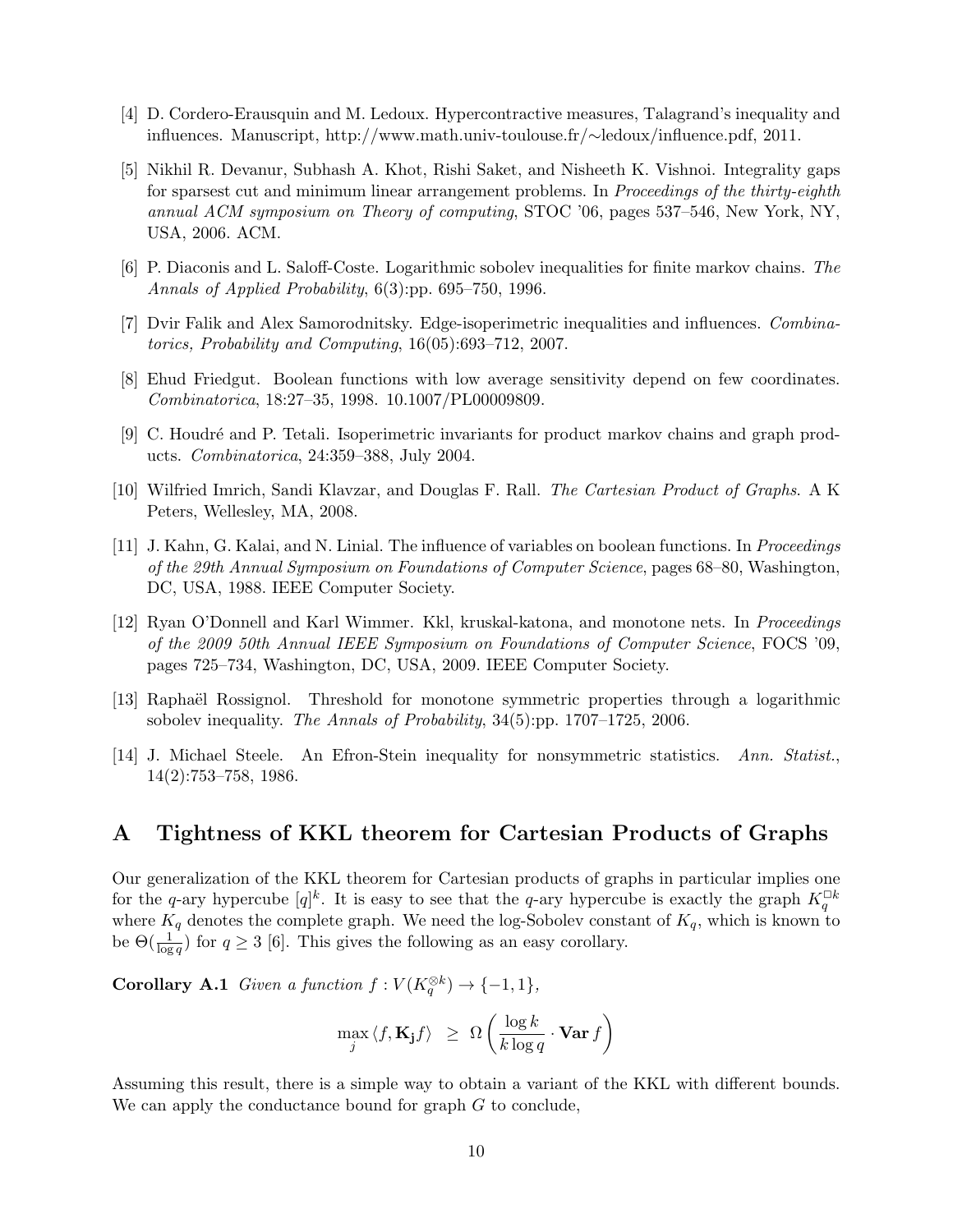**Corollary A.2** Given a function  $f: V(G^{\Box k}) \rightarrow \{-1, 1\},\$ 

$$
\max_{j} \langle f, \mathbf{L}_{\mathbf{j}} f \rangle \geq \Omega \left( \frac{\log k}{k \log n} \cdot \Phi(G) \cdot \mathbf{Var} f \right) ,
$$

where  $n = |V(G)|$ .

In general, the above corollary is incomparable to Theorem 3.5. We get a quantitatively better bound from Theorem 3.5 if  $\alpha \gg \frac{\Phi}{\log n}$ .

An example where this is true is the following: Consider the R-dimensional hypercube  $H_R$  and consider  $H_R^{\Box k}$ . Though this graph is isomorphic to the kR-dimensional hypercube, our notion of *influence* now translates to the number of edges cut along one of the hypercubes  $H_R$  i.e. the number of edges along one of the k blocks of n coordinates each.

Assume we have a boolean function f with variance  $\Omega(1)$  on this graph. Applying Theorem 3.5 to this instance, we conclude that there must be a block of  $R$  coordinates, along which the fraction of edges cut is at least  $\frac{\log k}{kR}$ . Whereas, the bound that Corollary A.2 gives is  $\frac{\log k}{kR^2}$ .

An example with maximum influence  $o\left(\Phi \cdot \frac{\log k}{k}\right)$  $\left(\frac{g k}{k}\right)$  For the above example when G is the R-dimensional hypercube, the bound given by Theorem 3.5 is  $\frac{1}{R} \cdot \frac{\log k}{k}$  $\frac{g k}{k}$ , which is also  $\Omega\left(\Phi \cdot \frac{\log k}{k}\right)$  $\left(\frac{g}{k}\right)$ for the R-dimensional hypercube since  $\Phi = \alpha/2 = 1/R$  for this graph. We give an example to show that in general the bound of Theorem 3.5 cannot be improved to  $\Omega(\Phi \cdot \frac{\log k}{k})$  $\frac{\mathbf{g}\,\kappa}{k}$ ).

Consider the R-dimensional hypercube in which we identify any two vertices which are the same after a cyclic permutation of the coordinates. Formally, the vertex set is  $(\{0,1\}^R \setminus \{0^R,1^R\})/\mathcal{C}$ , where C is the group of cyclic permutations on  $\{1, \ldots, R\}$ . Each vertex of the new graph is then an equivalence class. There is an edge between two classes  $C_1$  and  $C_2$  if there exist  $u \in C_1$  and  $v \in C_2$  such that  $(u, v)$  is an edge in the hypercube. We take this to be our graph G.

It follows from the KKL theorem for the hypercube that for the above graph,  $\Phi = \Omega(\log R/R)$ . It also follows from the results of Devanur et al. [5] that for this graph,  $\lambda = O(1/R)$  and hence  $\alpha = O(1/R)$  (it is in fact easy to check that  $\alpha = \Theta(1/R)$  since collapsing vertices into equivalence classes can only increase  $\alpha$ , which was  $2/R$  for the hypercube). The bound given by Theorem 3.5 for maximum influence of a coordinate in  $G^{\Box k}$  is again  $\Omega\left(\frac{1}{R}\right)$  $\frac{1}{R} \cdot \frac{\log k}{k}$  $(\frac{g k}{k})$ . We give below a Boolean function with variance  $\Omega(1)$  and maximum influence  $\Omega\left(\frac{1}{R}\right)$  $\frac{1}{R} \cdot \frac{\log k}{k}$  $(\frac{g k}{k})$ , which shows that the bound cannot be improved to  $\Omega(\Phi \cdot \frac{\log k}{k})$  $\frac{g k}{k}$ ).

A vertex  $x \in V(G^{\Box k})$  is of the form  $(C_1, \ldots, C_k)$  where  $C_1, \ldots, C_k$  are equivalence classes in  $\{0,1\}^R$ as described above. We define  $f$  as

 $f(C_1, \ldots, C_k) = 1$  iff  $\exists i \in k$  and  $u \in C_i$  such that u has  $\log(kR)$  consecutive 1s.

It is easy to check that  $Pr[f = 0]$  is  $(1 - (R/kR))^k \approx 1/e$  since each  $C_i$  has  $log(kR)$  consecutive 1s with probability  $R/kR$ . Thus,  $\text{Var}(f) = \Omega(1)$ . Also, the definition of f is symmetric in all coordinates i and hence all influences are equal. It remains to compute the influence of a coordinate.

We estimate the probability that a random edge along the first coordinate (say) is crossed by the cut that f gives. Let  $f(C_1, C_2, ..., C_k) = 1$  and  $f(C'_1, C_2, ..., C_k) = 0$  where  $(C_1, C'_1)$  is an edge in G. Then  $C_1$  must have exactly one substring with  $log(kR)$  1s, which happens with probability  $O(1/k)$ . Also,  $C'_1$  must differ from  $C_1$  in one of these  $log(kR)$  1s. This happens with probability  $\log(kR)/R$ . Hence the fraction of edges crossed by the cut is  $O(\log(kR)/kR)$ . Choosing  $R = k^{O(1)}$ shows that this is  $O(\alpha \cdot (\log k/k)).$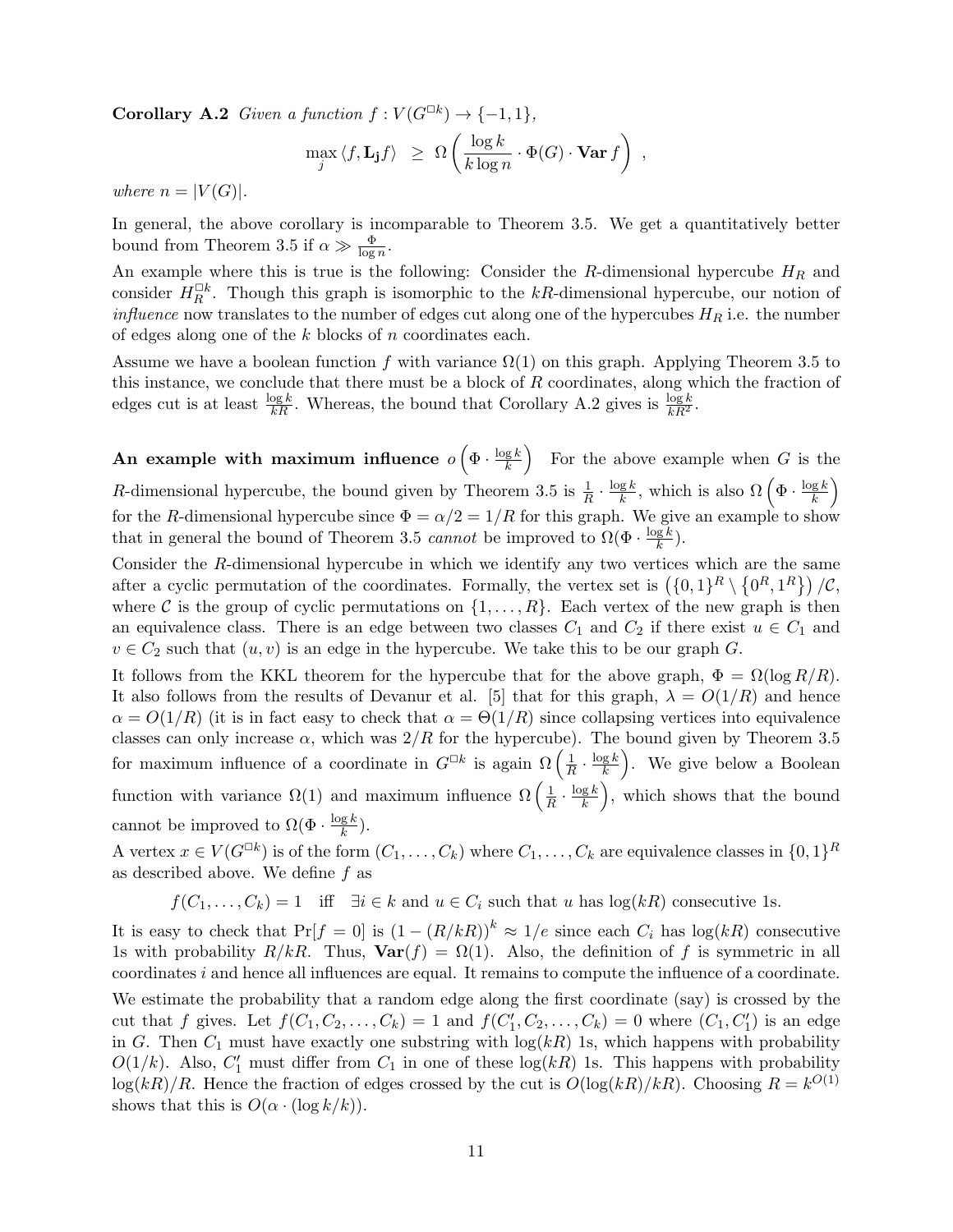## B Applications to integrality gaps for Sparsest Cut

In this section, we show that the Cartesian product is the right method of *padding* Sparsest Cut integrality gap instances. We recall that the Sparsest Cut value of a graph G is determined by the Conductance of G up to a factor of 2. In this section, we will work with Conductance.

Firstly, we show that, given a graph G that has a conductance value of  $\Phi$ ,  $G^{\Box k}$  has a conductance value of  $\frac{1}{k}\Phi$ . We also show a similar statement for the optimum value for several families of SDP relaxations of Sparsest Cut. Informally, we show that, given a graph and an SDP value of Opt, and an SDP value of  $\frac{1}{k}$  Opt, where the SDP is any one of several common classes of SDPs. In particular, the ratio of the two values is preserved.

We first prove the theorem about conductance. This theorem is similar to the one proved by Chung and Tetali[3] and we include a proof for completeness.

**Theorem B.1 (Conductance Value)** Given a graph G, we can relate the Conductance of  $G^{\Box k}$ and G as follows,

$$
\Phi(G^{\Box k})\ =\ \frac{1}{k}\Phi(G)\ .
$$

**Proof:** Let us first prove the simple direction  $\Phi(G^{\Box k}) \leq \frac{1}{k}\Phi(G)$ . In order to prove this, fix a function  $f: V(G) \to \{-1,1\}$  that achieves

$$
\frac{\langle f, \mathbf{L}_{\mathbf{G}} f \rangle}{2 \operatorname{Var} f} = \Phi(G).
$$

Now, define  $g: V(G^{\square k}) \to \mathbb{R}$  as  $g(v_1,\ldots,v_k) = f(v_1)$ . It is easy to see that  $\textbf{Var } g = \textbf{Var } f$ . Now, let us compute  $\langle g, \mathbf{L}_{\mathbf{G}^{\Box k}} g \rangle$ .

$$
\langle g, \mathbf{L}_{\mathbf{G}^{\Box k}} g \rangle = \frac{1}{2} \mathop{\mathbf{E}}_{(x,y) \in E(G^{\Box k})} (g(x) - g(y))^2
$$
  
= 
$$
\frac{1}{2} \mathop{\mathbf{E}}_{(x,y) \in E(G^{\Box k})} (f(x_1) - f(y_1))^2
$$
  
= 
$$
\frac{1}{2k} \mathop{\mathbf{E}}_{x_2, \dots, x_k} \mathop{\mathbf{E}}_{(x_1, y_1) \in E(G)} (f(x_1) - f(y_1))^2
$$

(for all other edges the contribution is 0)

$$
= \frac{1}{2k} \mathop{\mathbf{E}}_{x_2,\dots,x_k} 2 \langle f, \mathbf{L}_{\mathbf{G}} f \rangle
$$
  
= 
$$
\frac{2\Phi(G)}{k} \mathbf{Var} f = \frac{2\Phi(G)}{k} \mathbf{Var} g
$$

Thus,  $\Phi(G^{\Box k}) = \frac{1}{k}\Phi(G)$ .

Now, let us prove that  $\Phi(G^{\Box k}) \geq \frac{1}{k} \Phi(G)$ . Fix a set  $S \subseteq V(G^{\Box k})$ . Let f denote the  $\{-1,1\}$ -valued indicator function for S. If we fix  $\tilde{v} = (v_2, \ldots, v_k) \in V(G)^{k-1}$  and consider all  $x_1 \in V(G)$ , we get a copy of G when we look at the vertices  $x = (x_1, \hat{v})$ . Denote the restriction of f to these vertices as  $f_{\hat{v}}$ . On this copy of the graph, we know that

$$
\langle f_{\hat{v}}, \mathbf{L}_{\mathbf{G}} f_{\hat{v}} \rangle \geq 2 \ \Phi(G) \ \mathbf{Var} f_{\hat{v}} \, .
$$

Averaging the above equation over all  $\hat{v}$ , we get that,

$$
\langle f, \mathbf{L_1} f \rangle \geq 2 \Phi(G) \mathbf{E} \mathbf{Var} f_{\hat{v}} = 2 \Phi(G) \mathbf{E} \mathbf{Var} f.
$$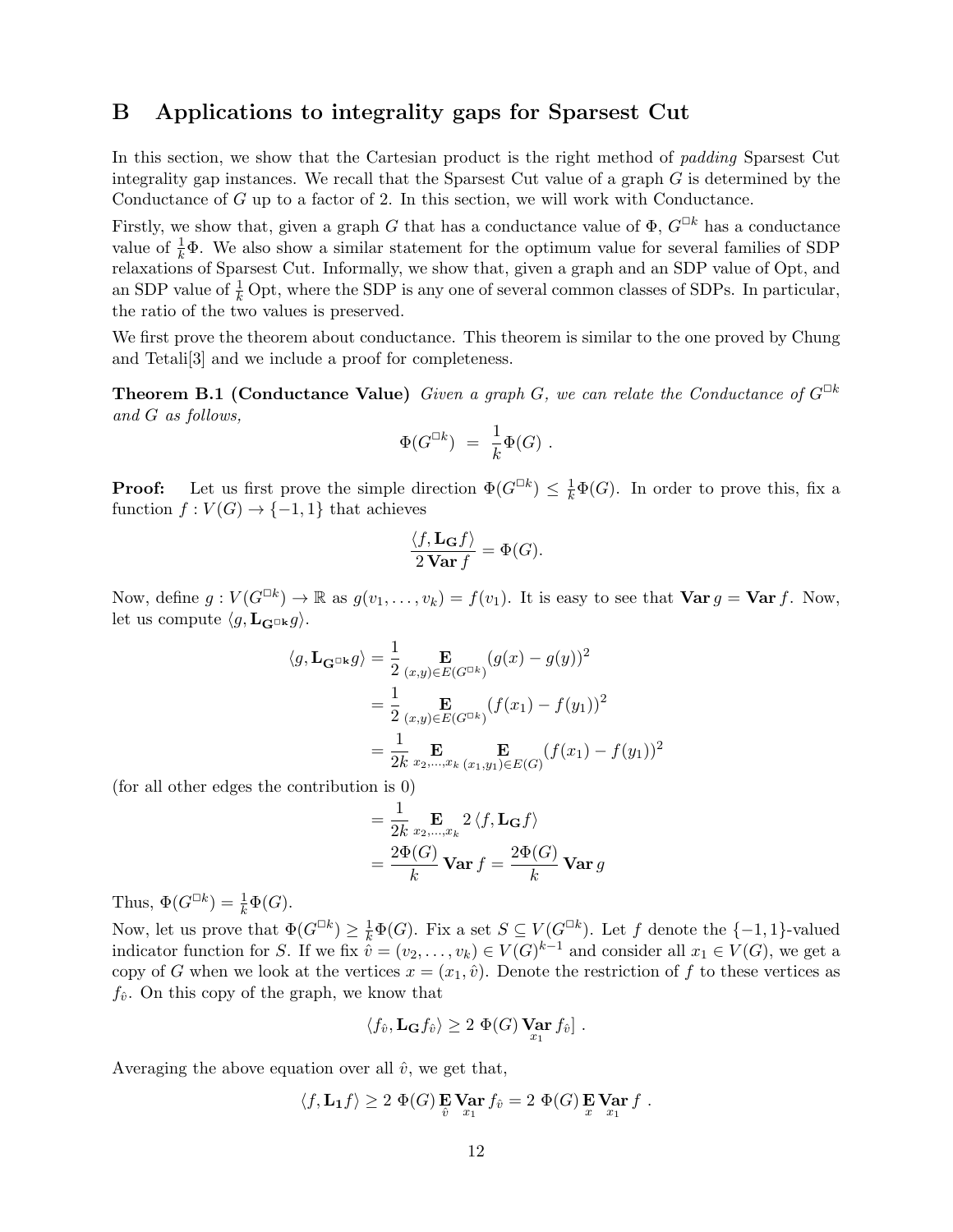Similarly, for all  $j$ , we get that,

$$
\langle f, \mathbf{L}_{\mathbf{j}} f \rangle \geq 2 \; \Phi(G) \mathop{\mathbf{E}}_{x} \mathop{\mathbf{Var}}_{x_j} f \; .
$$

Now, averaging over  $j$ , we get that

$$
\langle f, \mathbf{L}_{\mathbf{G}^{\Box k}} f \rangle \geq \frac{2\Phi(G)}{k} \sum_j \mathbf{E} \operatorname*{Var}_{x_j} f.
$$

In the next lemma, we show that  $\sum_j \mathbf{E}_x \mathbf{Var}_{x_j} f \geq \mathbf{Var} f$ . This is the well-known Efron-Stein inequality (see [14] for example). We give a proof below for completeness. Assuming the lemma, we can complete the proof by concluding  $\langle f, \mathbf{L}_{\mathbf{G}^{\Box k}} f \rangle \ge \frac{2\Phi(G)}{k} \textbf{Var} f$  and hence  $\Phi(G^{\Box k}) \ge \frac{1}{k} \Phi(G)$ .

Lemma B.2 (Sub-additivity of Variance) For any function  $f: V(G^{\Box k}) \to \mathbb{R}$ ,

$$
\sum_j \mathop{\mathbf{E}}_{x} \mathop{\mathbf{Var}}_{x_j} f \geq \mathop{\mathbf{Var}}_{x} f
$$

**Proof:** We will prove that  $\mathbf{E}_{x_2} \mathbf{Var}_{x_1} f + \mathbf{E}_{x_1} \mathbf{Var}_{x_2} f \ge \mathbf{Var}_{x_1,x_2} f$  and the result will follow by repeated application of this result, replacing  $x_1$  with the group of variables  $(x_1, \ldots, x_{j-1})$  and  $x_2$ with  $x_j$ .

$$
\begin{aligned} \mathbf{E} \operatorname{Var} f &+ \mathbf{E} \operatorname{Var} f &\ge \operatorname{Var} \left( \mathbf{E} f \right) + \mathbf{E} \operatorname{Var} f \\ &= \mathbf{E} \left( \mathbf{E} f \right)^2 - \left( \mathbf{E} f \right)^2 + \mathbf{E} \operatorname{Var} f \\ &= \mathbf{E} \left( \mathbf{E} f \right)^2 - \left( \mathbf{E} f \right)^2 + \mathbf{E} f^2 - \mathbf{E} \left( \mathbf{E} f \right)^2 \\ &= \mathbf{E} \operatorname{Var} f^2 - \left( \mathbf{E} f \right)^2 = \operatorname{Var} f, \end{aligned}
$$

where the first inequality uses Jensen's inequality and the convexity of  $\text{Var } f$ .

Now, we will show that if we consider an SDP relaxation for Sparsest Cut, the SDP value for  $G^{\Box k}$ will be  $\frac{1}{k}$  Opt, where Opt is the SDP value for G. This theorem holds for the following families of SDP relaxations - standard SDP, SDP with triangle inequalities, SDP with k-gonal inequalities, standard SDP with t levels of Sherali-Adams constraints (for any fixed t) and SDP at  $t<sup>th</sup>$  levels of Lasserre hierarchy.

П

**Theorem B.3 (SDP Value for Sparsest Cut)** Let  $\Psi$  be an SDP relaxation for Sparsest Cut that is one of the following: the standard relaxation with t levels of SA variables, the standard relaxation lifted to t level of Lasserre hierarchy (t is arbitrary). Then, denoting the relaxation  $\Psi$ applied to G as  $\Psi(G)$  and the optimum for  $\Psi(G)$  by  $Opt(G)$ ,

$$
Opt(G^{\square k})\leq \frac{1}{k} \ Opt(G)
$$

**Proof:** Let  $\{v_u\}_{u\in V(G)}$  be an optimum solution to the SDP  $\Psi(G)$ . We will construct a solution for  $\Psi(G^{\Box k})$  with objective value  $\frac{1}{k} \text{Opt}(G)$ .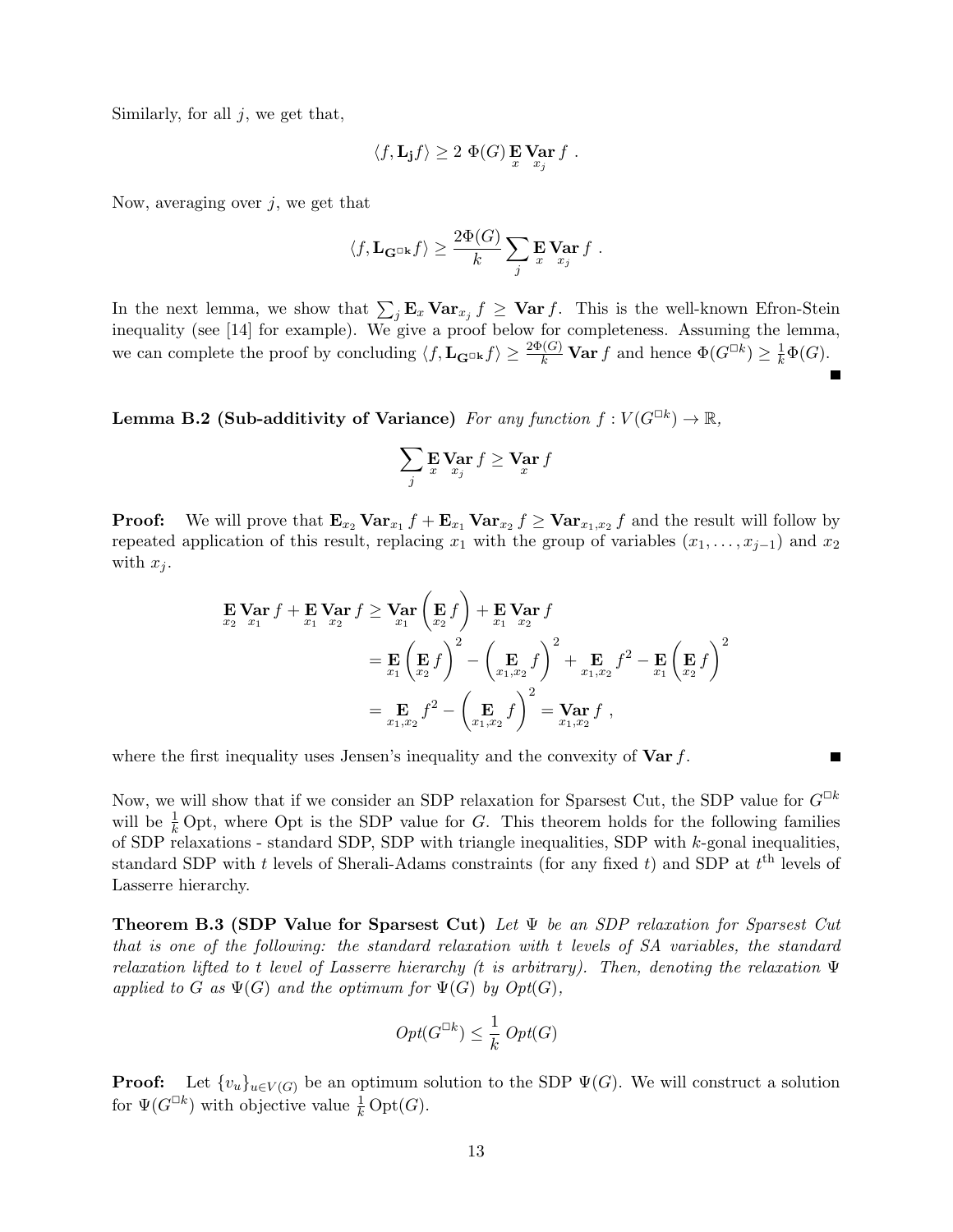**Standard SDP** The Standard SDP for Sparsest Cut applied to graph G is the following:

$$
\min \qquad \mathbf{E} \qquad \qquad \mathbf{E}(x, y) \in E(G)} \|v_x - v_y\|_2^2 \tag{2}
$$

$$
\text{s.t.} \qquad \mathbf{E} \, \|v_x - v_y\|_2^2 = 1 \tag{3}
$$

Define the vectors  $v_x = \bigoplus_i v_{x_i}$  where  $x = (x_1, \ldots, x_k) \in V(G^{\square k})$  and  $\bigoplus$  denotes the direct-sum operation. First, consider the objective function (2),

$$
\mathbf{E}_{(x,y)\in E(G^{\Box k})} ||v_x - v_y||^2 = \mathbf{E}_{j} \mathbf{E}_{(x,y)\in E_j(G^{\Box k})} ||v_x - v_y||^2
$$
  
=  $\frac{1}{k} \mathbf{E}_{j} \mathbf{E}_{(x,y)\in E_j(G^{\Box k})} ||v_{x_j} - v_{y_j}||^2$   
=  $\frac{1}{k} \mathbf{E}_{j} \text{Opt}(G) = \frac{1}{k} \text{Opt}(G)$ 

Now, let us verify that the spreadness constraint (3) is satisfied.

$$
\mathop{\mathbf{E}}_{x,y \in V(G^{\Box k})} \|v_x - v_y\|^2 = \mathop{\mathbf{E}}_{x,y \in V(G^{\Box k})} \mathop{\mathbf{E}}_{j} \|v_{x_j} - v_{y_j}\|^2 = \mathop{\mathbf{E}}_{x,y \in V(G)} \|v_x - v_y\|^2
$$

k-gonal inequalities The relaxation  $\Psi$  may contain a certain family of constraints that must be satisfied by the vectors (e.g. triangle inequalities, k-gonal inequalities). The best approximation algorithm by Arora, Rao and Vazirani[1] uses triangle inequalities in the SDP relaxation.

$$
\forall x, y, z \in V(G), \qquad \|v_x - v_y\|_2^2 + \|v_y - v_z\|_2^2 \ge \|v_x - v_z\|_2^2
$$

We know that the vectors we have constructed satisfy  $\langle v_x, v_y \rangle = \mathbf{E}_j \langle v_{x_j}, v_{y_j} \rangle$ . It follows that as long as these set of constraints is invariant under a permutation of the vertices and is linear in the dot product of the vectors (which is true in case of the examples mentioned), the new vectors also satisfy the corresponding constraints by linearity.

SDP with Sherali-Adams Constraints Let us now consider the Sherali-Adams constraints. The Sherali-Adams SDP for level t requires that for every set  $T \subseteq V(G)$  of at most t vertices, there must be a distribution  $\mathcal{D}_T$  on the integral assignments to  $T$  (-1, 1 valued). There are consistency constraints requiring that for two sets  $T_1, T_2$ , the marginals of the distributions  $\mathcal{D}_{T_1}, \mathcal{D}_{T_2}$  on  $T_1 \cap T_2$ are identical. There are also consistency constraints with the vector solution requiring that

$$
\forall x, y \in V(G), \ \langle v_x, v_y \rangle = \mathop{\mathbf{E}}_{(z_x, z_y) \sim \mathcal{D}_{\{x, y\}}} z_x z_y
$$

Now, let us define the distributions that correspond to the solution for  $\Psi(G^{\Box k})$ . In order to sample from  $\mathcal{D}_{\{x^1,\dots,x^t\}}$ , we pick a random  $j \in [k]$ , draw a sample  $z \sim \mathcal{D}_{\{x^1_j,\dots,x^t_j\}}$  and output z (Note that we are concerned only about sets, so if an element appears more than once, it's treated as if it appeared just once). Consistency of marginals follows easily because of linearity. Again, since  $\langle v_x, v_y \rangle = \mathbf{E}_j \langle v_{x_j}, v_{y_j} \rangle$ , by linearity, we get that the distributions constructed are consistent with the vectors.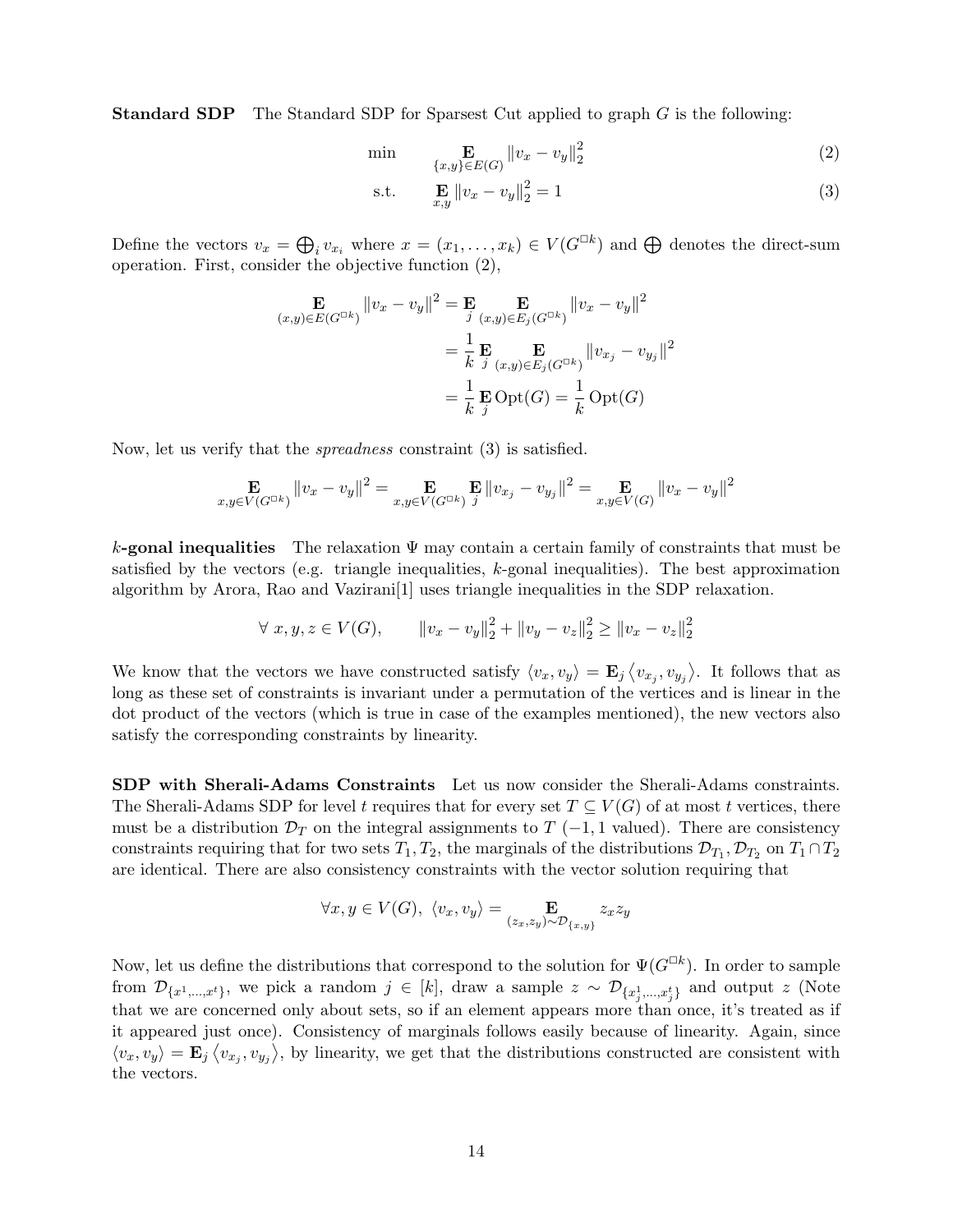**Lasserre SDP** The SDP at  $t^{\text{th}}$  round of the Lasserre Hierarchy has vectors for every subset S with at most  $t$  vertices in the graph and has the following family of constraints,

$$
\langle v_{S_1}, v_{S_2} \rangle = \langle v_{T_1}, v_{T_2} \rangle
$$
 whenever  $S_1 \Delta S_2 = T_1 \Delta T_2$ .

Given vectors for  $S \subseteq V(G)$ , we wish to construct vectors for  $T \subseteq V(G^{\Box k})$  so that the consistency constraints are satisfied. Define sets  $T_j \subseteq V(G)$  as follows.

$$
T_j = \{ y \mid # \{ x \in T | x_j = y \} \text{ is odd } \}
$$

Now,  $v_T$  is the direct sum of these k vectors,  $v_T = \bigoplus_{j=1}^k v_{T_j}$ . It is easy to verify that these vectors satisfy the consistency constraints. Е

# C Irregular graphs

All of the above results hold for irregular and weighted graphs too. Here, we detail the right definitions for irregular graphs.

Let  $\mu$  be a probability distribution on unordered pairs of vertices, that describes the edges. Let  $\pi: V(G) \to \mathbb{R}$  be the stationary distribution on the vertices of the graph for the random walk determined by  $\mu$ . The two distributions satisfy the following consistency requirement.

$$
2\pi(v) = \sum_{u} \mu(\{u, v\})
$$

The definition of inner product for the space of functions  $V(G) \to \mathbb{R}$  remains the same,

$$
\langle f, g \rangle = \mathop{\mathbf{E}}_{x \sim \pi} [f(x)g(x)].
$$

The variance operator is defined as follows,

$$
\mathbf{Var}(f) = \mathop{\mathbf{E}}_{x \sim \pi} f(x)^2 - \left(\mathop{\mathbf{E}}_{x \sim \pi} f(x)\right)^2
$$

The normalized Laplacian of the graph,  $L_G$  is defined as,

$$
(\mathbf{L}_{\mathbf{G}})_{ij} = \begin{cases} \pi(i) & , i = j \\ -\frac{\mu(\{i,j\})}{2} & , i \neq j \end{cases}
$$

It is easy to verify that  $L_G$  satisfies,

$$
\langle f, \mathbf{L}_{\mathbf{G}} f \rangle = \frac{1}{2} \mathop{\mathbf{E}}_{\{u,v\} \sim \mu} (f(x) - f(y))^2
$$

Now, we need to define the distributions on the vertices and edges of  $G^{\Box k}$ . The distribution on the vertices is just the product distribution,

$$
\pi(v_1,\ldots,v_k)=\prod_{i=1}^k \pi(v_i).
$$